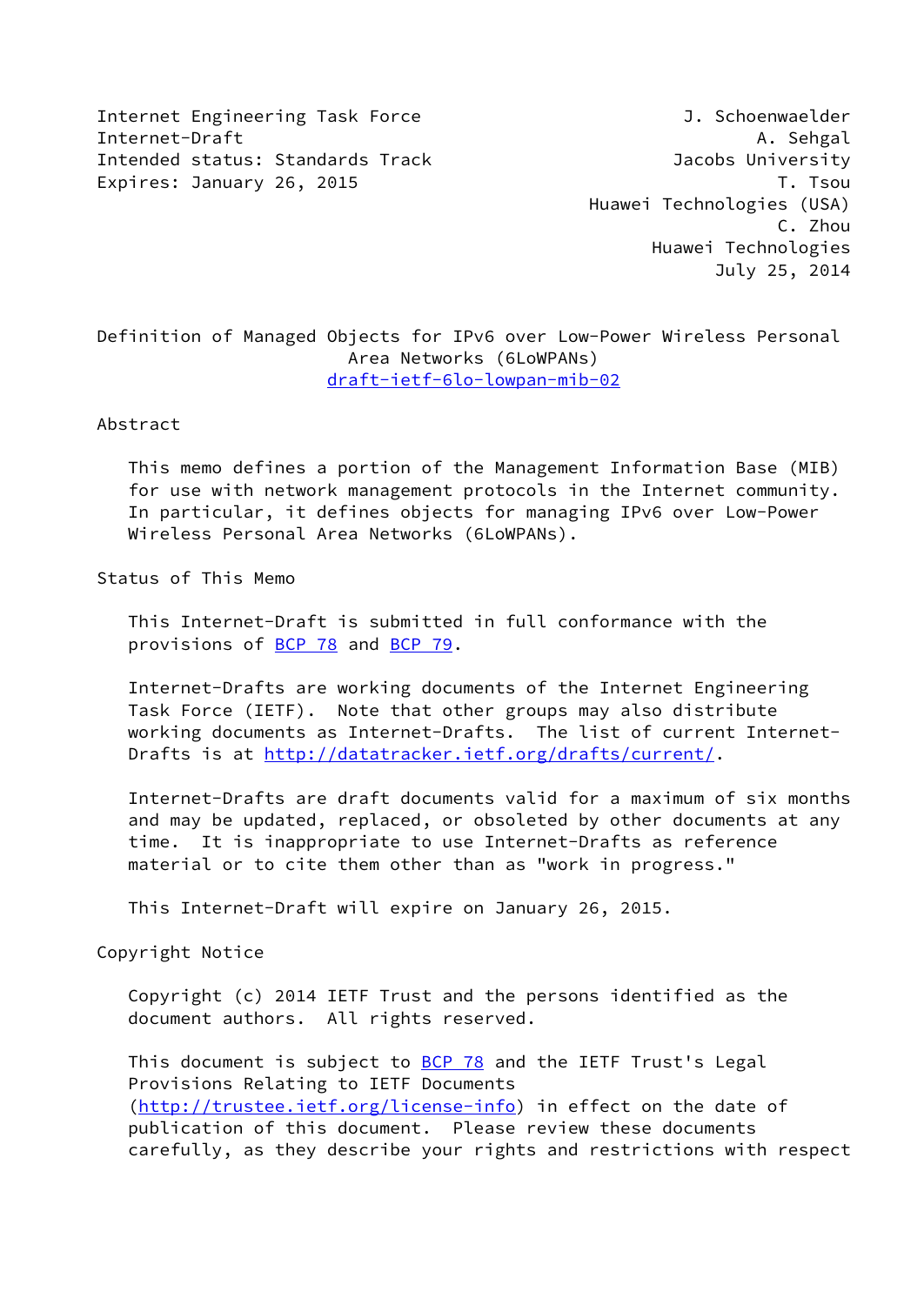<span id="page-1-1"></span> to this document. Code Components extracted from this document must include Simplified BSD License text as described in Section 4.e of the Trust Legal Provisions and are provided without warranty as described in the Simplified BSD License.

Table of Contents

|    | $2.$ The Internet-Standard Management Framework 2 |  |
|----|---------------------------------------------------|--|
| 3. |                                                   |  |
| 4. |                                                   |  |
|    | 5. Relationship to Other MIB Modules $\cdots$ 7   |  |
| 6. |                                                   |  |
|    | 7. Security Considerations 24                     |  |
|    |                                                   |  |
|    |                                                   |  |
|    |                                                   |  |
|    | 10.1. Normative References 25                     |  |
|    | 10.2. Informative References 25                   |  |
|    |                                                   |  |

### <span id="page-1-0"></span>[1](#page-1-0). Introduction

 This memo defines a portion of the Management Information Base (MIB) for use with network management protocols. In particular it defines objects for managing IPv6 over Low-Power Wireless Personal Area Networks (6LoWPANs) [\[RFC4944](https://datatracker.ietf.org/doc/pdf/rfc4944)].

 While a MIB module provides a direct binding for accessing data via the Simple Network Management Protocol (SNMP) [[RFC3410](https://datatracker.ietf.org/doc/pdf/rfc3410)], supporting SNMP may not always be affordable on constrained devices. Other protocols to access data modeled in MIB modules are possible and proposals have been made recently to provide bindings to the Constrained Application Protocol (CoAP) [\[RFC7252](https://datatracker.ietf.org/doc/pdf/rfc7252)].

<span id="page-1-2"></span>[2](#page-1-2). The Internet-Standard Management Framework

 For a detailed overview of the documents that describe the current Internet-Standard Management Framework, please refer to [section](https://datatracker.ietf.org/doc/pdf/rfc3410#section-7) 7 of RFC 3410 [\[RFC3410](https://datatracker.ietf.org/doc/pdf/rfc3410)].

 Managed objects are accessed via a virtual information store, termed the Management Information Base or MIB. MIB objects are generally accessed through the Simple Network Management Protocol (SNMP).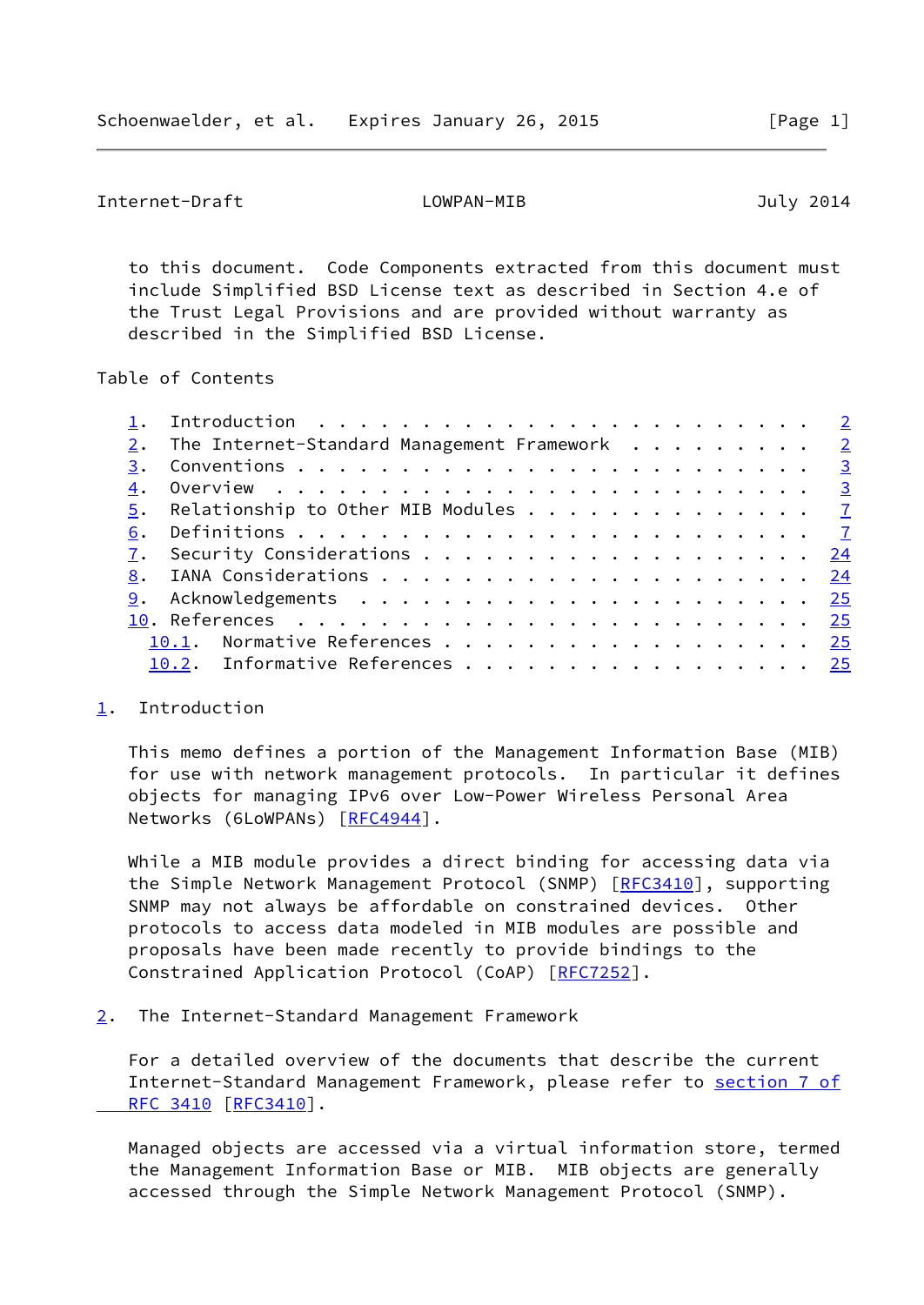Objects in the MIB are defined using the mechanisms defined in the Structure of Management Information (SMI). This memo specifies a MIB module that is compliant to the SMIv2, which is described in STD 58, [RFC 2578](https://datatracker.ietf.org/doc/pdf/rfc2578) [\[RFC2578](https://datatracker.ietf.org/doc/pdf/rfc2578)], STD 58, [RFC 2579 \[RFC2579](https://datatracker.ietf.org/doc/pdf/rfc2579)] and STD 58, [RFC 2580](https://datatracker.ietf.org/doc/pdf/rfc2580) [\[RFC2580](https://datatracker.ietf.org/doc/pdf/rfc2580)].

Schoenwaelder, et al. Expires January 26, 2015 [Page 2]

<span id="page-2-1"></span>Internet-Draft LOWPAN-MIB July 2014

### <span id="page-2-0"></span>[3](#page-2-0). Conventions

 The key words "MUST", "MUST NOT", "REQUIRED", "SHALL", "SHALL NOT", "SHOULD", "SHOULD NOT", "RECOMMENDED", "MAY", and "OPTIONAL" in this document are to be interpreted as described in [RFC 2119 \[RFC2119](https://datatracker.ietf.org/doc/pdf/rfc2119)].

<span id="page-2-2"></span>[4](#page-2-2). Overview

 The left part of Figure 1 provides an overview of the protocols typically used on constrained devices. The right part lists the MIB modules providing monitoring and troubleshooting support ([[RFC2013](https://datatracker.ietf.org/doc/pdf/rfc2013)], [\[RFC4292](https://datatracker.ietf.org/doc/pdf/rfc4292)], [[RFC4293\]](https://datatracker.ietf.org/doc/pdf/rfc4293), [[RFC2863](https://datatracker.ietf.org/doc/pdf/rfc2863)]). The LOWPAN-MIB defined in this document fills a hole by providing monitoring and troubleshooting support for the 6LoWPAN layer.

| Protocol Layer<br>------+              | MIB Modules                                     |
|----------------------------------------|-------------------------------------------------|
| CoAP                                   |                                                 |
| . - - - - - - - - .<br><b>UDP</b>      | UDP-MIB<br>[REC2013]                            |
| IP <sub>v6</sub><br>ICMP <sub>v6</sub> | IP-MIB<br>[RFC4293]<br>IP-FORWARD-MIB [RFC4292] |
| 6LoWPAN<br>------------                | [REXXXX]<br>LOWPAN-MIB                          |
|                                        | IF-MIB<br>[REC2863]<br>__________________       |
| IEEE 802.15.4                          |                                                 |

Figure 1: Protocol Layers and MIB Modules

 The LOWPAN-MIB module is primarily a collection of counters that reflect how 6LoWPAN datagrams are processed by the 6LoWPAN layer. The objects are defined twice, once to report the global statistics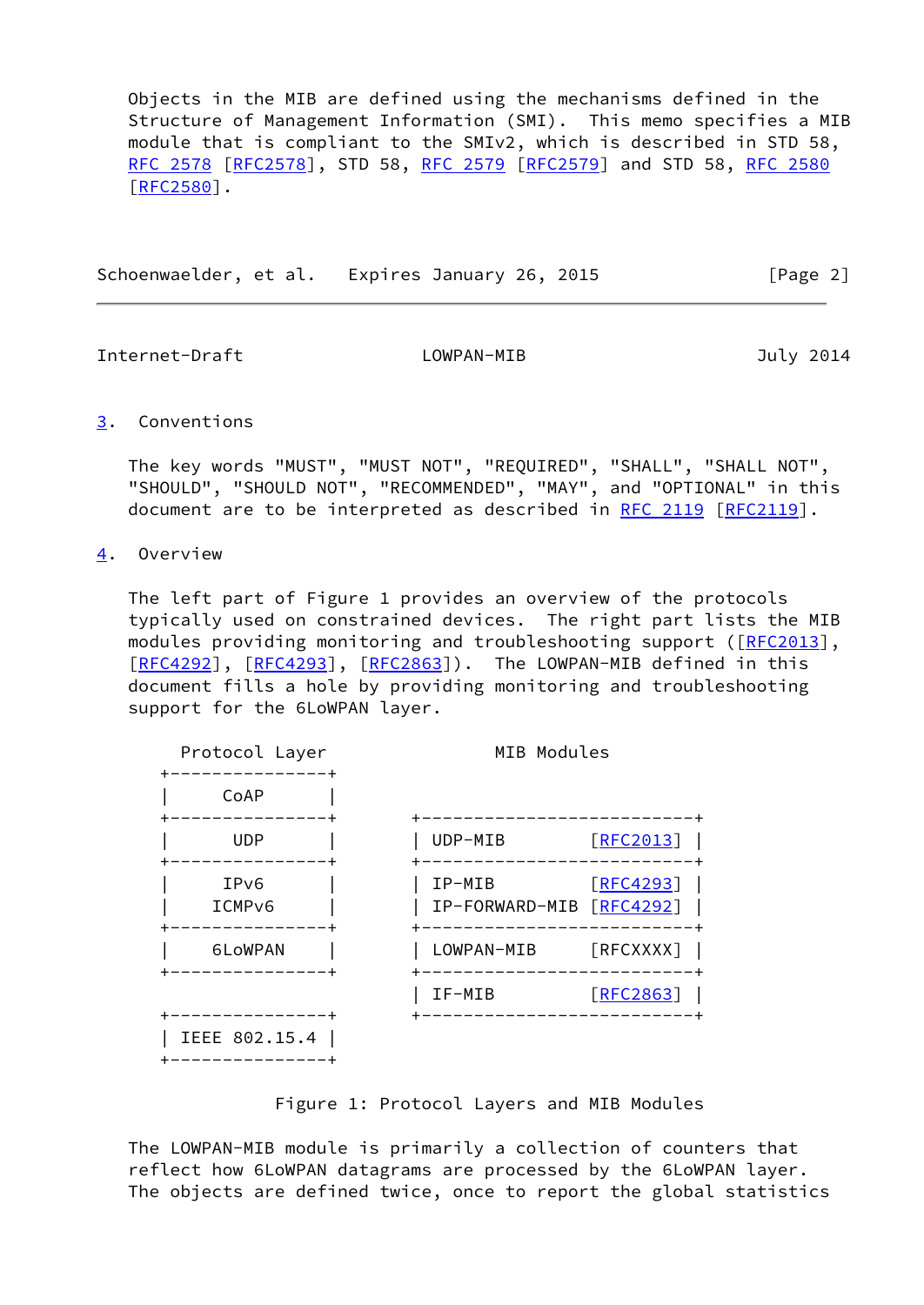as seen by the 6LoWPAN layer and once to report per interface 6LoWPAN layer statistics. The per interface statistics are optional to implement. The object identifier registration tree has the following structure:

| $---$ lowpanMIB(1.3.6.1.2.1.XXXX) |            |
|-----------------------------------|------------|
| +---- lowpanNotifications(0)      |            |
| $+---$ lowpanObjects(1)           |            |
| $\vert$ +---- lowpanStats(1)      |            |
| +--r- lowpanReasmTimeout(1)       | Unsigned32 |
| +--r- lowpanInReceives(2)         | Counter32  |
| +--r- lowpanInHdrErrors(3)        | Counter32  |

Schoenwaelder, et al. Expires January 26, 2015 [Page 3]

|  | +--r- lowpanInMeshReceives(4)          | Counter32  |  |
|--|----------------------------------------|------------|--|
|  | +--r- lowpanInMeshForwds(5)            | Counter32  |  |
|  | +--r- lowpanInMeshDelivers(6)          | Counter32  |  |
|  | +--r- lowpanInReasmReqds(7)            | Counter32  |  |
|  | +--r- lowpanInReasmFails(8)            | Counter32  |  |
|  | +--r- lowpanInReasmOKs(9)              | Counter32  |  |
|  | +--r- lowpanInCompReqds(10)            | Counter32  |  |
|  | +--r- lowpanInCompFails(11)            | Counter32  |  |
|  | +--r- lowpanInCompOKs(12)              | Counter32  |  |
|  | +--r- lowpanInDiscards(13)             | Counter32  |  |
|  | +--r- lowpanInDelivers(14)             | Counter32  |  |
|  | +--r- lowpanOutRequests(15)            | Counter32  |  |
|  | +--r- lowpanOutCompReqds(16)           | Counter32  |  |
|  | +--r- lowpanOutCompFails(17)           | Counter32  |  |
|  | +--r- lowpan0utComp0Ks(18)             | Counter32  |  |
|  | +--r- lowpanOutFragReqds(19)           | Counter32  |  |
|  | +--r- lowpanOutFragFails(20)           | Counter32  |  |
|  | +--r- lowpanOutFragOKs(21)             | Counter32  |  |
|  | +--r- lowpan0utFragCreates(22)         | Counter32  |  |
|  | +--r- lowpanOutMeshHopLimitExceeds(23) | Counter32  |  |
|  | +--r- lowpan0utMeshNoRoutes(24)        | Counter32  |  |
|  | +--r- lowpan0utMeshRequests(25)        | Counter32  |  |
|  | +--r- lowpanOutMeshForwds(26)          | Counter32  |  |
|  | +--r- lowpanOutMeshTransmits(27)       | Counter32  |  |
|  | +--r- lowpanOutDiscards(28)            | Counter32  |  |
|  | +--r- lowpan0utTransmits(29)           | Counter32  |  |
|  | +---- lowpanIfStatsTable(2)            |            |  |
|  | +---- lowpanIfStatsEntry(1) [ifIndex]  |            |  |
|  | +--r- lowpanIfReasmTimeout(1)          | Unsigned32 |  |
|  |                                        |            |  |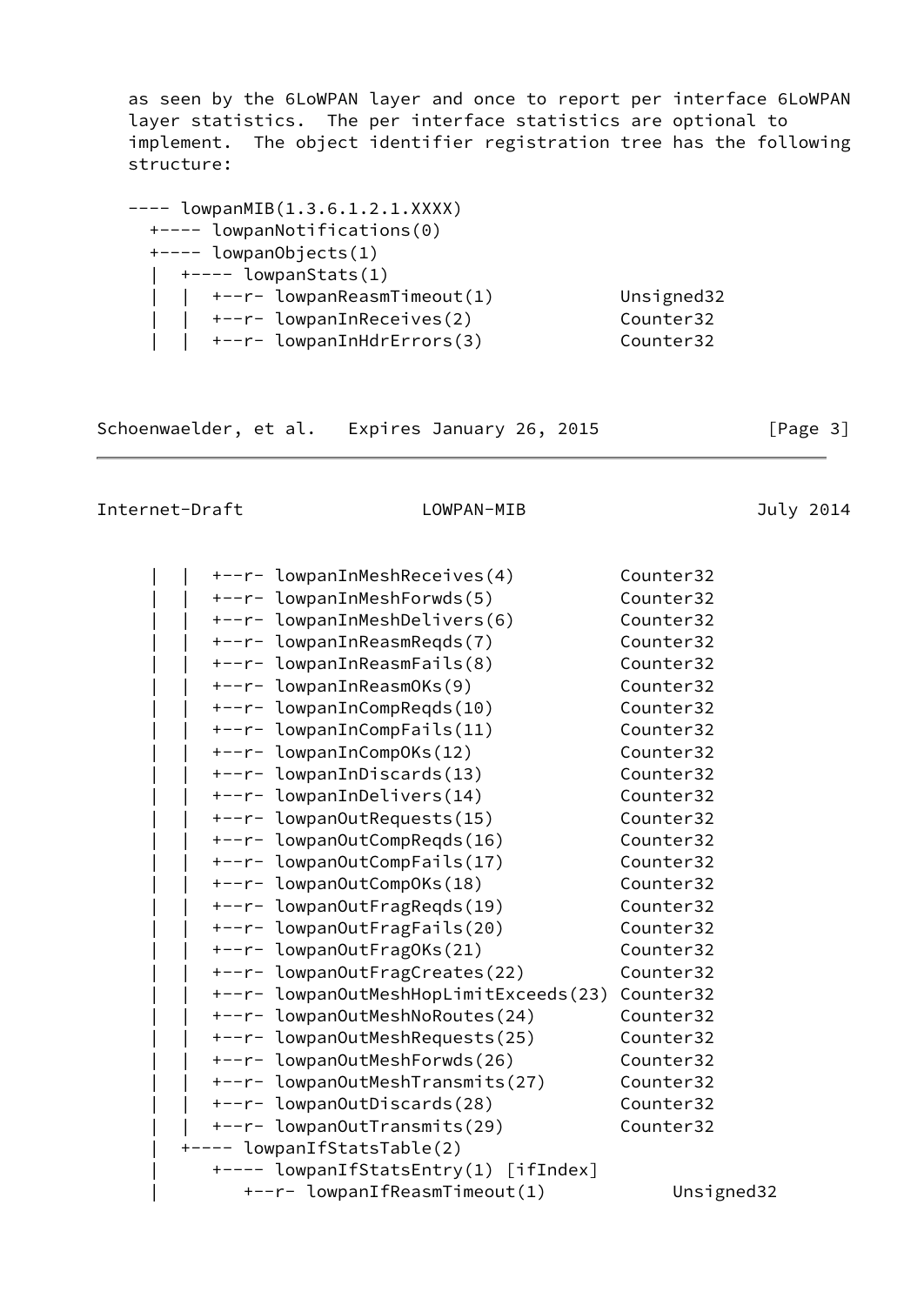| Counter32                                                                                                                                                                                                                                                                                                                                                                                                                                                                                                                                                                                                                                     |
|-----------------------------------------------------------------------------------------------------------------------------------------------------------------------------------------------------------------------------------------------------------------------------------------------------------------------------------------------------------------------------------------------------------------------------------------------------------------------------------------------------------------------------------------------------------------------------------------------------------------------------------------------|
| Counter32                                                                                                                                                                                                                                                                                                                                                                                                                                                                                                                                                                                                                                     |
| Counter32                                                                                                                                                                                                                                                                                                                                                                                                                                                                                                                                                                                                                                     |
| Counter32                                                                                                                                                                                                                                                                                                                                                                                                                                                                                                                                                                                                                                     |
| Counter32                                                                                                                                                                                                                                                                                                                                                                                                                                                                                                                                                                                                                                     |
| Counter32                                                                                                                                                                                                                                                                                                                                                                                                                                                                                                                                                                                                                                     |
| Counter32                                                                                                                                                                                                                                                                                                                                                                                                                                                                                                                                                                                                                                     |
| Counter32                                                                                                                                                                                                                                                                                                                                                                                                                                                                                                                                                                                                                                     |
| Counter32                                                                                                                                                                                                                                                                                                                                                                                                                                                                                                                                                                                                                                     |
| Counter32                                                                                                                                                                                                                                                                                                                                                                                                                                                                                                                                                                                                                                     |
| Counter32                                                                                                                                                                                                                                                                                                                                                                                                                                                                                                                                                                                                                                     |
| Counter32                                                                                                                                                                                                                                                                                                                                                                                                                                                                                                                                                                                                                                     |
| Counter32                                                                                                                                                                                                                                                                                                                                                                                                                                                                                                                                                                                                                                     |
| Counter32                                                                                                                                                                                                                                                                                                                                                                                                                                                                                                                                                                                                                                     |
| Counter32                                                                                                                                                                                                                                                                                                                                                                                                                                                                                                                                                                                                                                     |
| Counter32                                                                                                                                                                                                                                                                                                                                                                                                                                                                                                                                                                                                                                     |
| Counter32                                                                                                                                                                                                                                                                                                                                                                                                                                                                                                                                                                                                                                     |
| Counter32                                                                                                                                                                                                                                                                                                                                                                                                                                                                                                                                                                                                                                     |
| Counter32                                                                                                                                                                                                                                                                                                                                                                                                                                                                                                                                                                                                                                     |
| +--r- lowpanIfInReceives(2)<br>+--r- lowpanIfInHdrErrors(3)<br>+--r- lowpanIfInMeshReceives(4)<br>+--r- lowpanIfInMeshForwds(5)<br>+--r- lowpanIfInMeshDelivers(6)<br>+--r- lowpanIfInReasmRegds(7)<br>+--r- lowpanIfInReasmFails(8)<br>+--r- lowpanIfInReasmOKs(9)<br>+--r- lowpanIfInCompRegds(10)<br>+--r- lowpanIfInCompFails(11)<br>+--r- lowpanIfInCompOKs(12)<br>+--r- lowpanIfInDiscards(13)<br>+--r- lowpanIfInDelivers(14)<br>+--r- lowpanIfOutRequests(15)<br>+--r- lowpanIfOutCompRegds(16)<br>+--r- lowpanIfOutCompFails(17)<br>+--r- lowpanIfOutCompOKs(18)<br>+--r- lowpanIfOutFragReqds(19)<br>+--r- lowpanIfOutFragFails(20) |

Schoenwaelder, et al. Expires January 26, 2015 [Page 4]

# Internet-Draft LOWPAN-MIB July 2014

| +--r- lowpanIfOutFragOKs(21)             | Counter32 |
|------------------------------------------|-----------|
| +--r- lowpanIfOutFragCreates(22)         | Counter32 |
| +--r- lowpanIfOutMeshHopLimitExceeds(23) | Counter32 |
| +--r- lowpanIfOutMeshNoRoutes(24)        | Counter32 |
| +--r- lowpanIfOutMeshRequests(25)        | Counter32 |
| +--r- lowpanIfOutMeshForwds(26)          | Counter32 |
| +--r- lowpanIfOutMeshTransmits(27)       | Counter32 |
| +--r- lowpanIfOutDiscards(28)            | Counter32 |
| +--r- lowpanIfOutTransmits(29)           | Counter32 |
| +---- lowpanConformance(2)               |           |
| $+---$ lowpanGroups(1)                   |           |
| +---- lowpanStatsGroup(1)                |           |
| +---- lowpanStatsMeshGroup(2)            |           |
| +---- lowpanIfStatsGroup(3)              |           |
| +---- lowpanIfStatsMeshGroup(4)          |           |
| +---- lowpanCompliances(2)               |           |
| +---- lowpanCompliance(1)                |           |

 The counters defined in the LOWPAN-MIB module provide information about the 6LoWPAN datagrams received and transmitted and how they are processed in the 6LoWPAN layer. For link-layers that use the 6LoWPAN dispatch byte as defined in [\[RFC4944](https://datatracker.ietf.org/doc/pdf/rfc4944)] (e.g., IEEE 802.15.4), a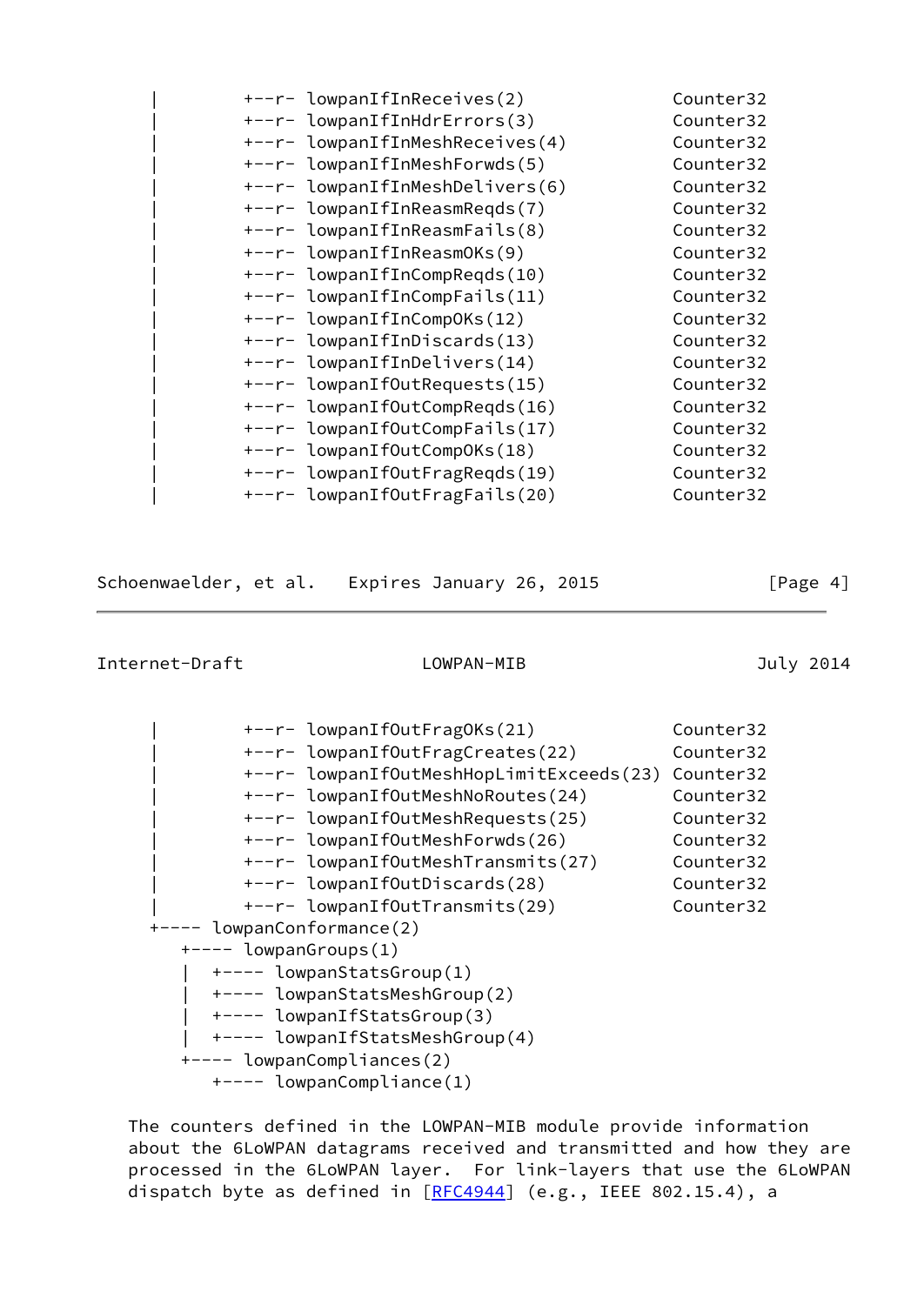6LoWPAN datagram is a datagram with a dispatch byte matching the bit patterns 01xxxxxx, 10xxxxxx, or 11xxxxxx. Datagrams with a dispatch byte matching the bit pattern 00xxxxxx (NALP - not a LoWPAN frame) are not considered to be 6LoWPAN datagram by this specification. Other radio technologies may use different mechanisms to identify 6LoWPAN datagrams (e.g., the BLUETOOTH Low Energy Logical Link Control and Adaptation Protocol uses Channel Identifiers [\[I-D.ietf-6lo-btle](#page-28-1)]).

 Figure 2 illustrates the conceptual relationships between the counters. Implementations may choose to implement the processing of 6LoWPAN datagrams in a different order.

 The generic InDiscards and OutDiscards counters can be incremented anytime when 6LoWPAN datagrams are discarded due to reasons not covered by the other more specific counters. For example, an implementation discarding 6LoWPAN datagrams while all buffers are used for ongoing packet reassemblies will increment the relevant InDiscards counters for each discarded 6LoWPAN datagram.

|                     |                            | Schoenwaelder, et al. Expires January 26, 2015 |                      | [Page 5]  |
|---------------------|----------------------------|------------------------------------------------|----------------------|-----------|
| Internet-Draft      |                            | LOWPAN-MIB                                     |                      | July 2014 |
|                     |                            | IPv6 layer                                     |                      |           |
|                     | $\Lambda$                  | $\vee$                                         |                      |           |
| InDelivers          | $- + -$                    | $- + -$                                        | OutRequests          |           |
|                     |                            |                                                |                      |           |
| InDiscards          | $<--+$                     |                                                |                      |           |
|                     |                            |                                                |                      |           |
| InCompOKs .-->      |                            |                                                | -->. OutCompReqds    |           |
|                     |                            |                                                | +--> OutCompFails    |           |
| InCompReqds         | $\sim$ $\sim$ $\sim$ $-$ + |                                                | +<--' OutCompOKs     |           |
|                     |                            |                                                |                      |           |
|                     |                            |                                                | +-->. OutFragReqds   |           |
| InReasmOKs          |                            |                                                |                      |           |
| In $ReasmFails$ <-- |                            |                                                |                      |           |
| InReasmReqds        |                            |                                                | +<--' OutFragCreates |           |
|                     |                            |                                                |                      |           |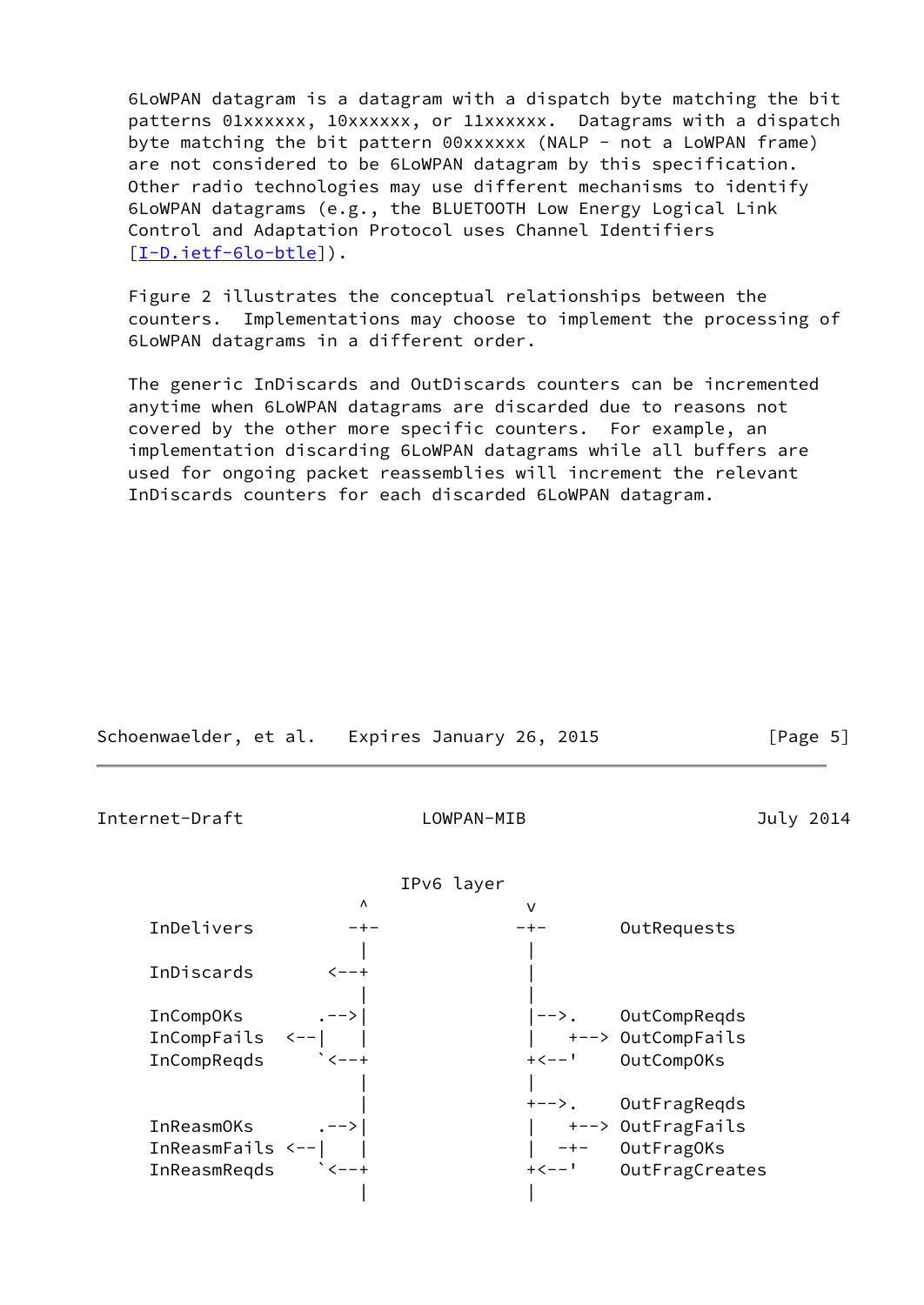

Figure 2: Conceptual Relationship between LOWPAN-MIB Counters

 The fragmentation related counters have been modeled after the fragmentation related counters of the IP-MIB [\[RFC4293](https://datatracker.ietf.org/doc/pdf/rfc4293)]. The discard counters have been placed at the end of the input and output chains but they can be bumped any time if a datagram is discarded for a reason not covered by the other counters.

 The compression related counters provide insights into compression requests and in particular also compression related failures. Note that the diagram is conceptual in the sense that compression happens after reassembly for incoming 6LoWPAN datagrams and compression happens before fragmentation for outgoing 6LoWPAN datagrams. Implementations may choose to implement things slightly differently. For example, implementations may decompress FRAG1 fragments as soon as they are received, not waiting for reassembly to complete.

| Schoenwaelder, et al. Expires January 26, 2015 |  |  |  | [Page 6] |  |
|------------------------------------------------|--|--|--|----------|--|
|------------------------------------------------|--|--|--|----------|--|

<span id="page-6-0"></span>Internet-Draft LOWPAN-MIB July 2014

 The mesh header processing related counters do not have an explicit discard counter. Implementations that do not support mesh forwarding MUST count the number of received 6LoWPAN datagrams with a MESH header (lowpanInMeshReceives) but they MUST NOT increment the lowpanInMeshReceives and lowpanInMeshDelivers counters if these 6LoWPAN datagrams are dropped.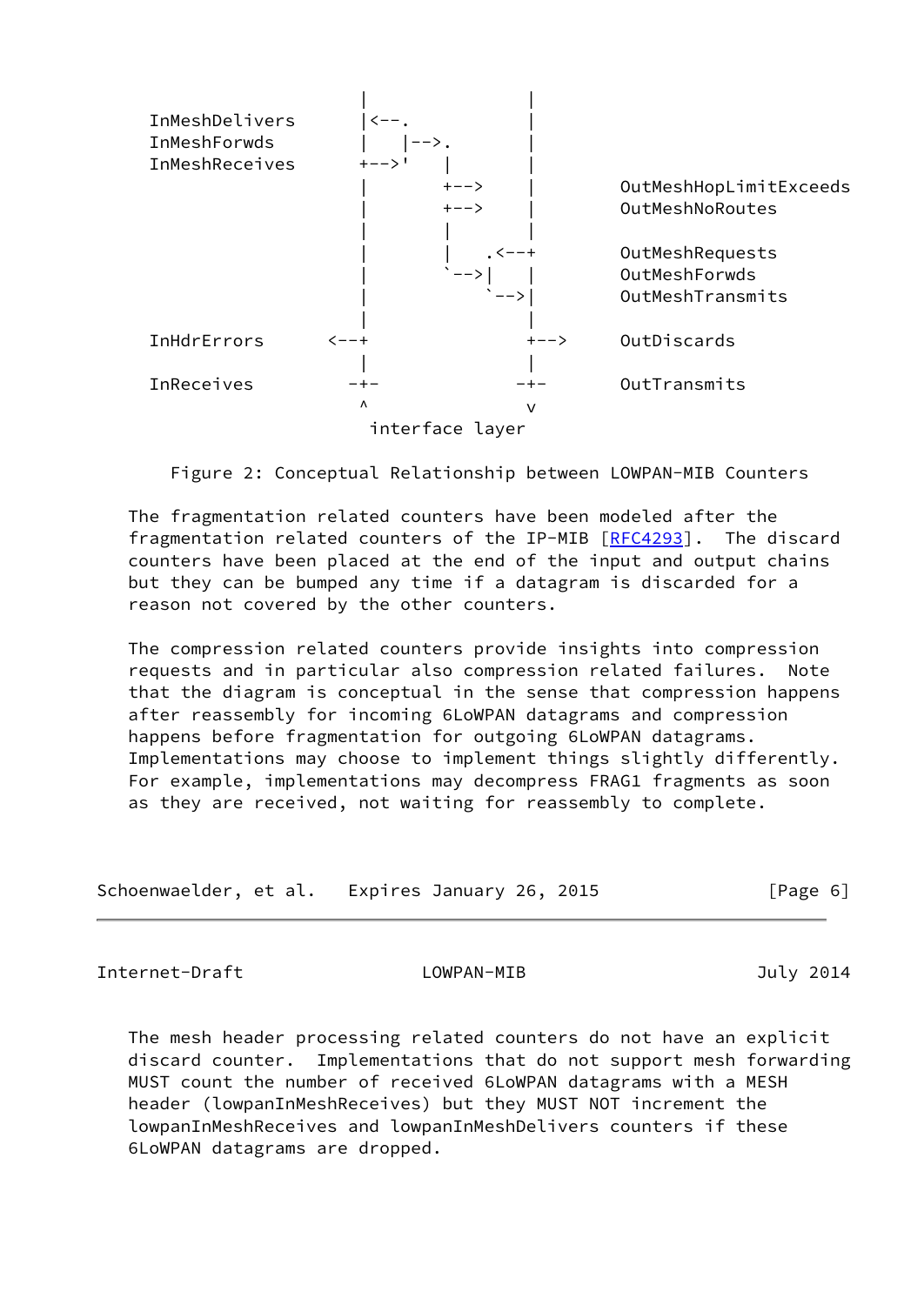<span id="page-7-0"></span>[5](#page-7-0). Relationship to Other MIB Modules

 The MIB module IMPORTS definitions from SNMPv2-SMI [[RFC2578\]](https://datatracker.ietf.org/doc/pdf/rfc2578), SNMPv2-CONF [\[RFC2580](https://datatracker.ietf.org/doc/pdf/rfc2580)], and IF-MIB [[RFC2863](https://datatracker.ietf.org/doc/pdf/rfc2863)].

<span id="page-7-1"></span>[6](#page-7-1). Definitions

LOWPAN-MIB DEFINITIONS ::= BEGIN

IMPORTS

 MODULE-IDENTITY, OBJECT-TYPE, Unsigned32, Counter32, mib-2 FROM SNMPv2-SMI  $-$  [RFC 2578](https://datatracker.ietf.org/doc/pdf/rfc2578) OBJECT-GROUP, MODULE-COMPLIANCE FROM SNMPv2-CONF  $-$  [RFC 2580](https://datatracker.ietf.org/doc/pdf/rfc2580) ifIndex FROM IF-MIB; example and the control of the control of the control of the control of the control of the control of the control of the control of the control of the control of the control of the control of the contr

 lowpanMIB MODULE-IDENTITY LAST-UPDATED "201407250000Z" ORGANIZATION "Jacobs University Bremen" CONTACT-INFO "Juergen Schoenwaelder Jacobs University Bremen Email: j.schoenwaelder@jacobs-university.de

> Anuj Sehgal Jacobs University Bremen Email: s.anuj@jacobs-university.de

 Tina Tsou Huawei Technologies Email: tina.tsou.zouting@huawei.com

 Cathy Zhou Huawei Technologies Email: cathyzhou@huawei.com" DESCRIPTION "The MIB module for monitoring nodes implementing the IPv6 over Low-Power Wireless Personal Area Networks (6LoWPAN) protocol.

Schoenwaelder, et al. Expires January 26, 2015 [Page 7]

Internet-Draft LOWPAN-MIB July 2014

Copyright (c) 2014 IETF Trust and the persons identified as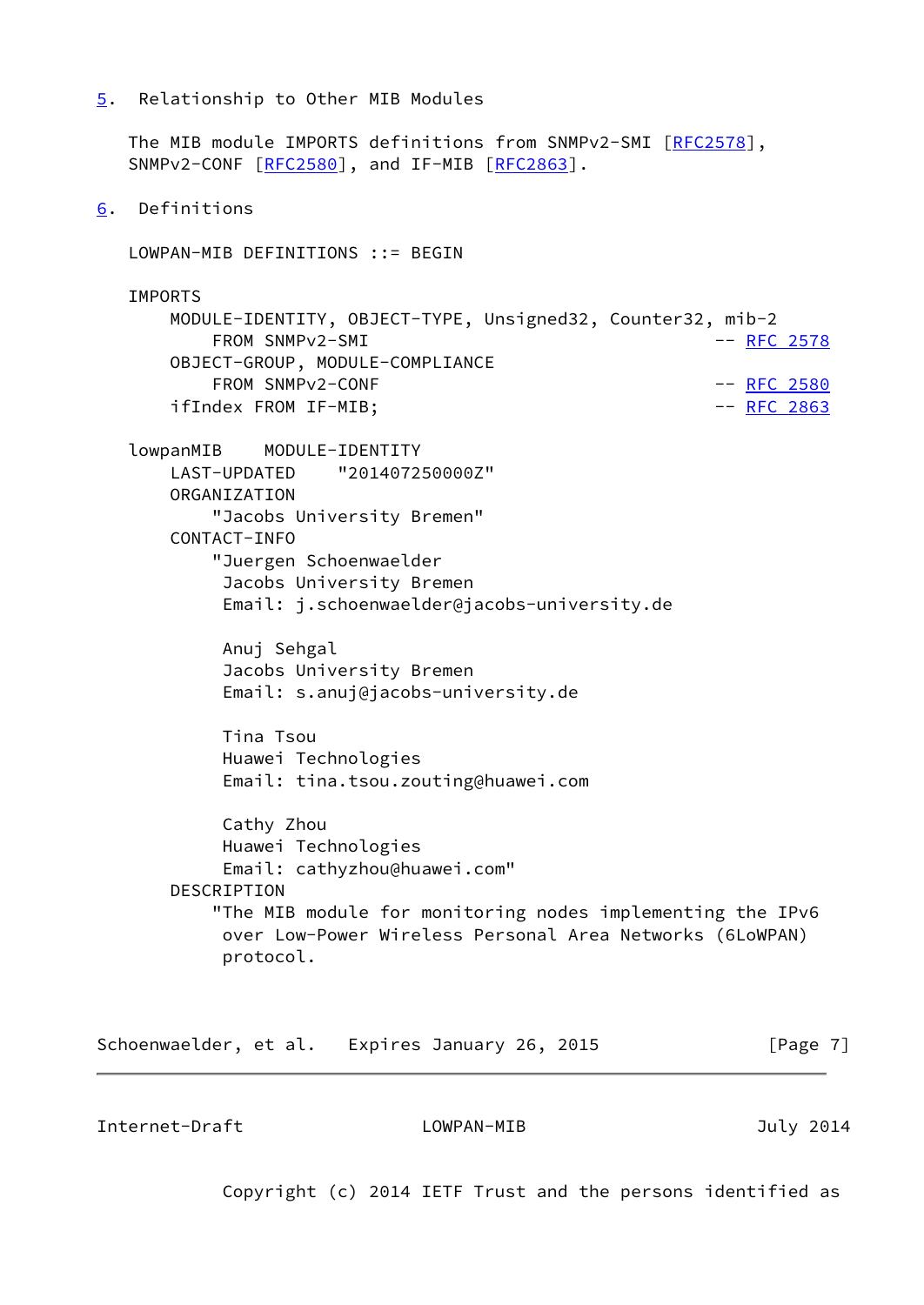```
 authors of the code. All rights reserved.
         Redistribution and use in source and binary forms, with or
         without modification, is permitted pursuant to, and subject
         to the license terms contained in, the Simplified BSD
        License set forth in Section 4.c of the IETF Trust's
         Legal Provisions Relating to IETF Documents
          (http://trustee.ietf.org/license-info)."
    REVISION "201407250000Z"
    DESCRIPTION
         "Initial version, published as RFC XXXX."
   -- RFC Ed.: replace XXXX with RFC number and remove this note
     ::= { mib-2 XXXX }
 -- object definitions
 lowpanNotifications OBJECT IDENTIFIER ::= { lowpanMIB 0 }
 lowpanObjects OBJECT IDENTIFIER ::= { lowpanMIB 1 }
 lowpanConformance OBJECT IDENTIFIER ::= { lowpanMIB 2 }
 lowpanStats OBJECT IDENTIFIER ::= { lowpanObjects 1 }
 lowpanReasmTimeout OBJECT-TYPE
    SYNTAX Unsigned32
    UNITS "seconds"
    MAX-ACCESS read-only
    STATUS current
   DESCRIPTION
         "The maximum number of seconds that received fragments are
         held while they are awaiting reassembly at this entity."
    ::= \{ lowpanStats 1 }
 lowpanInReceives OBJECT-TYPE
    SYNTAX Counter32
    MAX-ACCESS read-only
    STATUS current
    DESCRIPTION
         "The total number of 6LoWPAN datagrams received, including
         those received in error."
    ::= { lowpanStats 2 }
 lowpanInHdrErrors OBJECT-TYPE
    SYNTAX Counter32
    MAX-ACCESS read-only
    STATUS current
```
Schoenwaelder, et al. Expires January 26, 2015 [Page 8]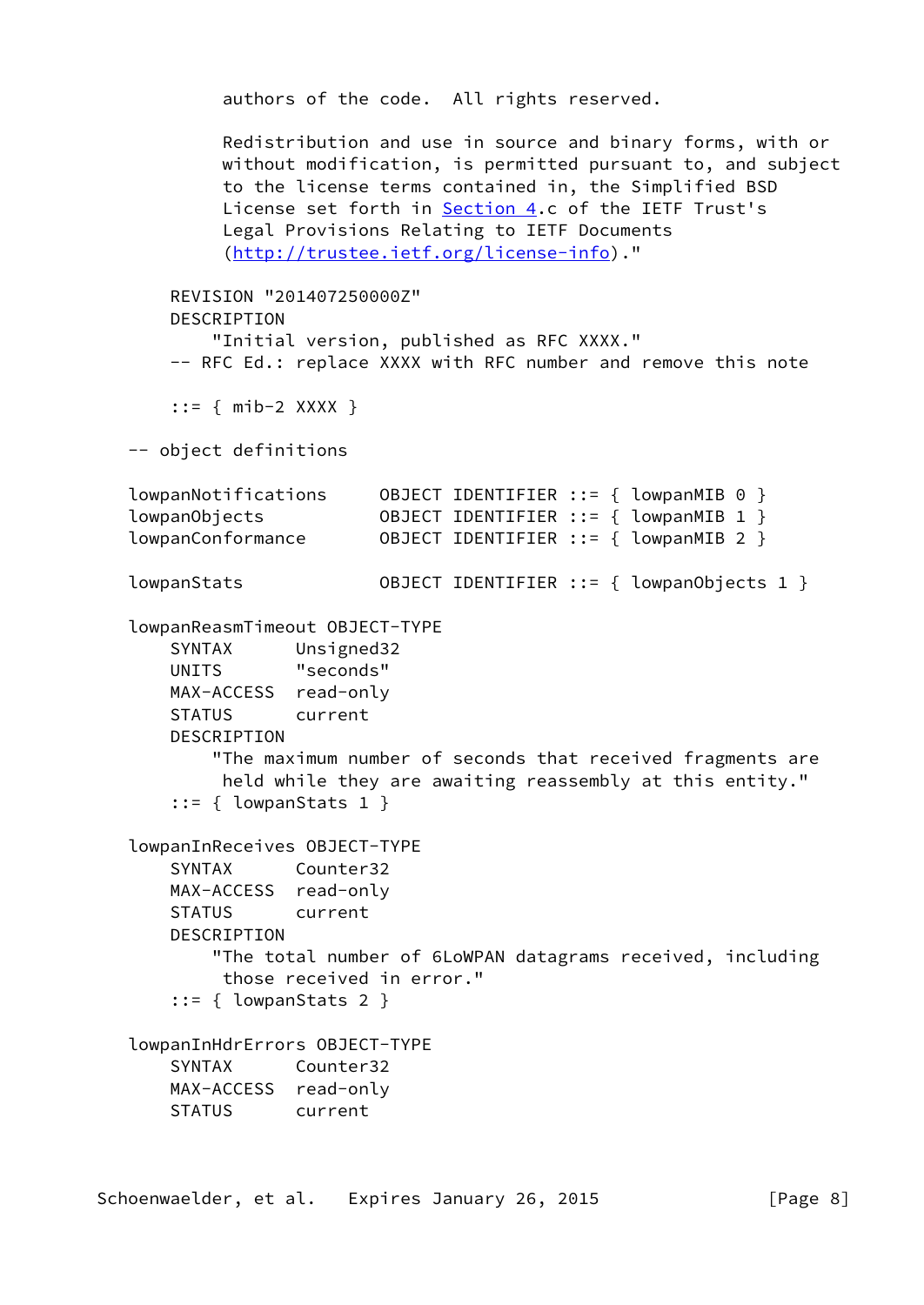```
 DESCRIPTION
         "The number of received 6LoWPAN datagrams discarded due to
         errors in their headers, including unknown dispatch values."
    ::= { lowpanStats 3 }
 lowpanInMeshReceives OBJECT-TYPE
    SYNTAX Counter32
    MAX-ACCESS read-only
    STATUS current
    DESCRIPTION
         "The number of received 6LoWPAN datagrams with a MESH
         header."
     ::= { lowpanStats 4 }
 lowpanInMeshForwds OBJECT-TYPE
    SYNTAX Counter32
    MAX-ACCESS read-only
    STATUS current
    DESCRIPTION
         "The number of received 6LoWPAN datagrams requiring MESH
          forwarding."
    ::= \{ lowpanStats 5 \} lowpanInMeshDelivers OBJECT-TYPE
    SYNTAX Counter32
    MAX-ACCESS read-only
    STATUS current
    DESCRIPTION
         "The number of received 6LoWPAN datagrams with a MESH header
         delivered to the local system."
     ::= { lowpanStats 6 }
 lowpanInReasmReqds OBJECT-TYPE
    SYNTAX Counter32
    MAX-ACCESS read-only
    STATUS current
    DESCRIPTION
         "The number of received 6LoWPAN fragments that needed to
         be reassembled. This includes both FRAG1 and FRAGN 6LoWPAN
         datagrams."
     ::= { lowpanStats 7 }
 lowpanInReasmFails OBJECT-TYPE
    SYNTAX Counter32
    MAX-ACCESS read-only
    STATUS current
```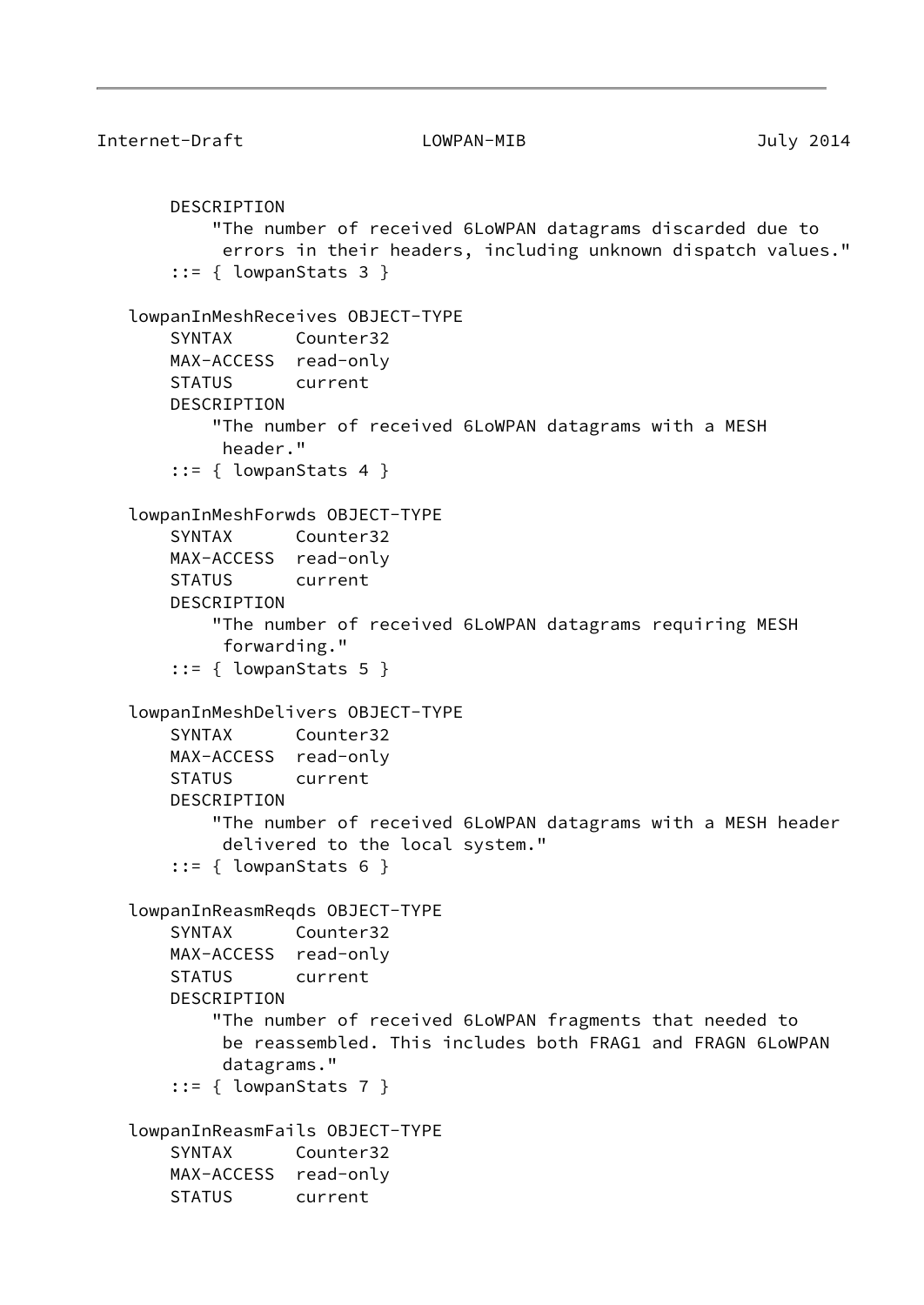```
 DESCRIPTION
     "The number of failures detected by the re-assembly
```
Schoenwaelder, et al. Expires January 26, 2015 [Page 9]

```
Internet-Draft LOWPAN-MIB July 2014
            algorithm (e.g., timeouts). Note that this is not
            necessarily a count of discarded 6LoWPAN fragments
            since implementations can lose track of the number
            of fragments by combining them as received."
       ::= { lowpanStats 8 }
    lowpanInReasmOKs OBJECT-TYPE
       SYNTAX Counter32
       MAX-ACCESS read-only
       STATUS current
       DESCRIPTION
           "The number of IPv6 packets successfully reassembled."
        ::= { lowpanStats 9 }
    lowpanInCompReqds OBJECT-TYPE
       SYNTAX Counter32
       MAX-ACCESS read-only
       STATUS current
       DESCRIPTION
           "The number of 6LoWPAN datagrams requiring header
            decompression."
        ::= { lowpanStats 10 }
    lowpanInCompFails OBJECT-TYPE
       SYNTAX Counter32
       MAX-ACCESS read-only
       STATUS current
       DESCRIPTION
           "The number of 6LoWPAN datagrams where header decompression
            failed (e.g., because the necessary context information was
            not available)."
        ::= { lowpanStats 11 }
    lowpanInCompOKs OBJECT-TYPE
       SYNTAX Counter32
       MAX-ACCESS read-only
       STATUS current
       DESCRIPTION
           "The number of 6LoWPAN datagrams where header decompression
```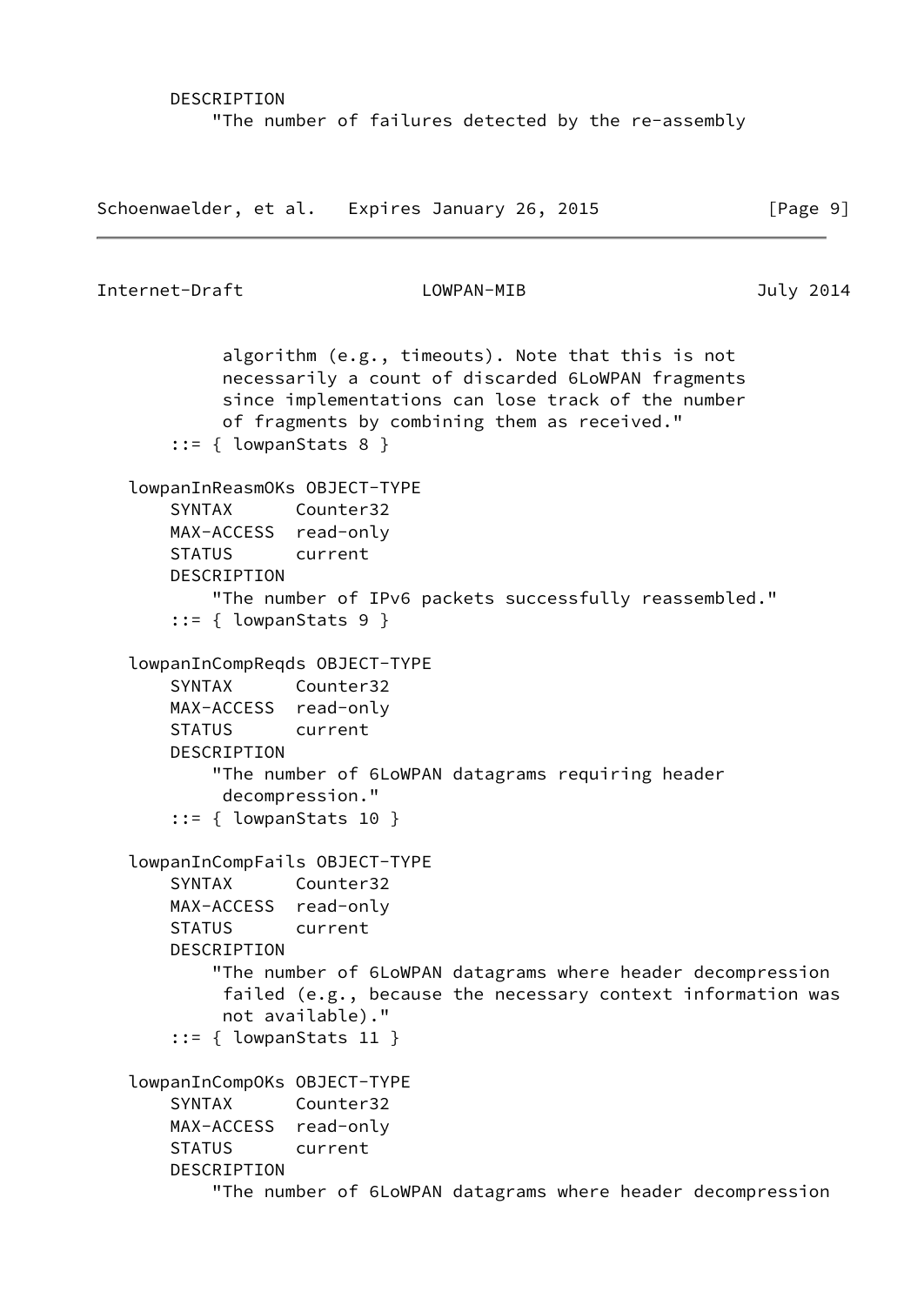```
 was successful."
     ::= { lowpanStats 12 }
 lowpanInDiscards OBJECT-TYPE
    SYNTAX Counter32
    MAX-ACCESS read-only
    STATUS current
    DESCRIPTION
         "The number of received 6LoWPAN datagrams for which no
```

```
Schoenwaelder, et al. Expires January 26, 2015 [Page 10]
```

```
 problems were encountered to prevent their continued
         processing, but were discarded (e.g., for lack of buffer
         space). Note that this counter does not include any
         datagrams discarded due to a reassembly failure or a
         compression failure."
     ::= { lowpanStats 13 }
 lowpanInDelivers OBJECT-TYPE
    SYNTAX Counter32
    MAX-ACCESS read-only
    STATUS current
    DESCRIPTION
         "The total number of IPv6 packets successfully delivered
         to the IPv6 layer."
    ::= { lowpanStats 14 }
 lowpanOutRequests OBJECT-TYPE
    SYNTAX Counter32
    MAX-ACCESS read-only
    STATUS current
    DESCRIPTION
         "The total number of IPv6 packets supplied by the IPv6
         layer."
     ::= { lowpanStats 15 }
 lowpanOutCompReqds OBJECT-TYPE
    SYNTAX Counter32
    MAX-ACCESS read-only
    STATUS current
    DESCRIPTION
         "The total number of IPv6 packets for which header
         compression was attempted."
```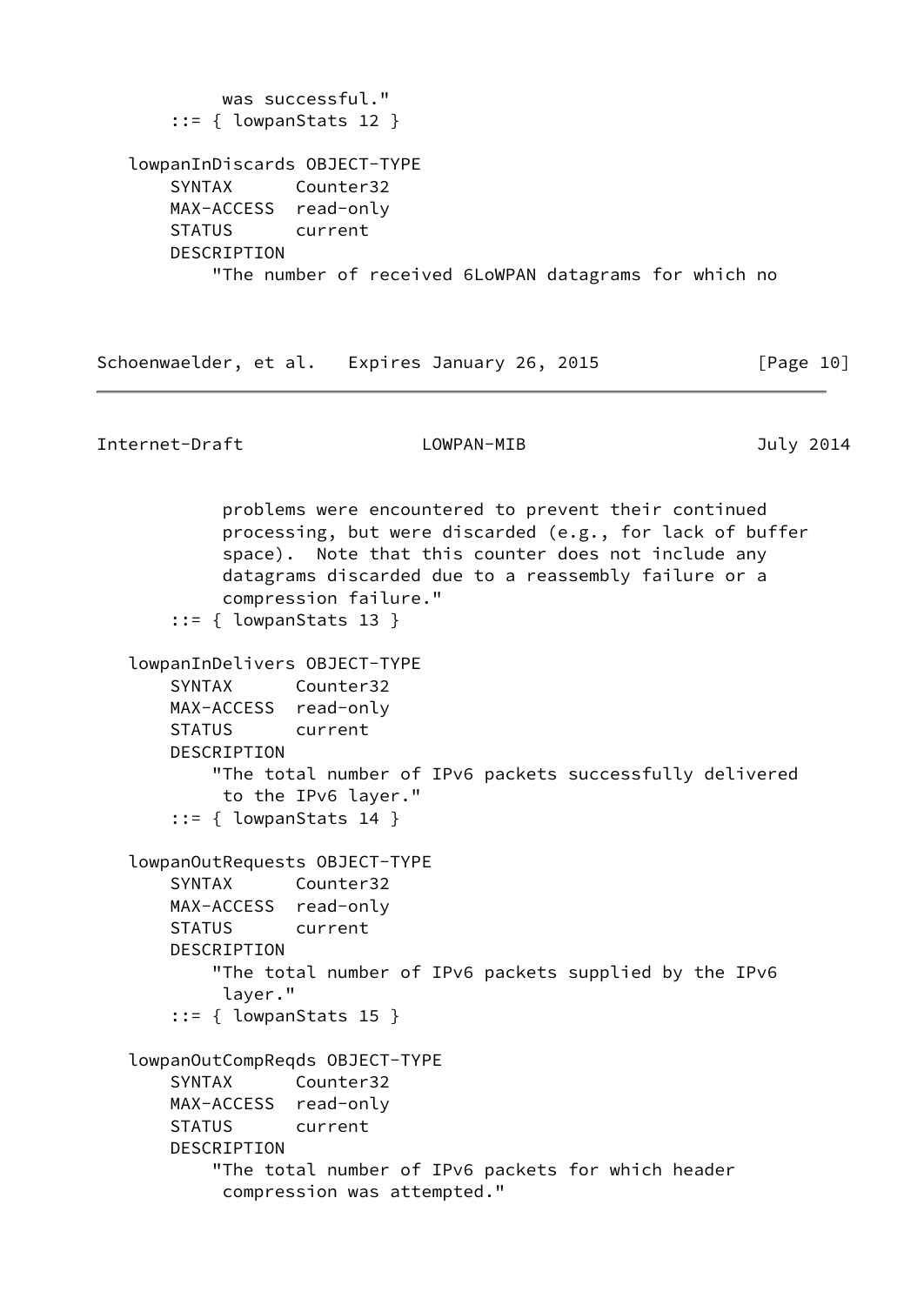```
::= { lowpanStats 16 }
   lowpanOutCompFails OBJECT-TYPE
       SYNTAX Counter32
       MAX-ACCESS read-only
       STATUS current
       DESCRIPTION
           "The total number of IPv6 packets for which header
            compression failed."
       ::= { lowpanStats 17 }
   lowpanOutCompOKs OBJECT-TYPE
       SYNTAX Counter32
       MAX-ACCESS read-only
       STATUS current
       DESCRIPTION
Schoenwaelder, et al. Expires January 26, 2015 [Page 11]
Internet-Draft LOWPAN-MIB July 2014
           "The total number of IPv6 packets for which header
            compression was successful."
       ::= { lowpanStats 18 }
   lowpanOutFragReqds OBJECT-TYPE
       SYNTAX Counter32
       MAX-ACCESS read-only
       STATUS current
       DESCRIPTION
           "The number of IPv6 packets that required fragmentation
            in order to be transmitted."
       ::= { lowpanStats 19 }
   lowpanOutFragFails OBJECT-TYPE
       SYNTAX Counter32
       MAX-ACCESS read-only
       STATUS current
       DESCRIPTION
           "The number of IPv6 packets that have been discarded because
            fragmentation failed."
       ::= { lowpanStats 20 }
   lowpanOutFragOKs OBJECT-TYPE
       SYNTAX Counter32
       MAX-ACCESS read-only
```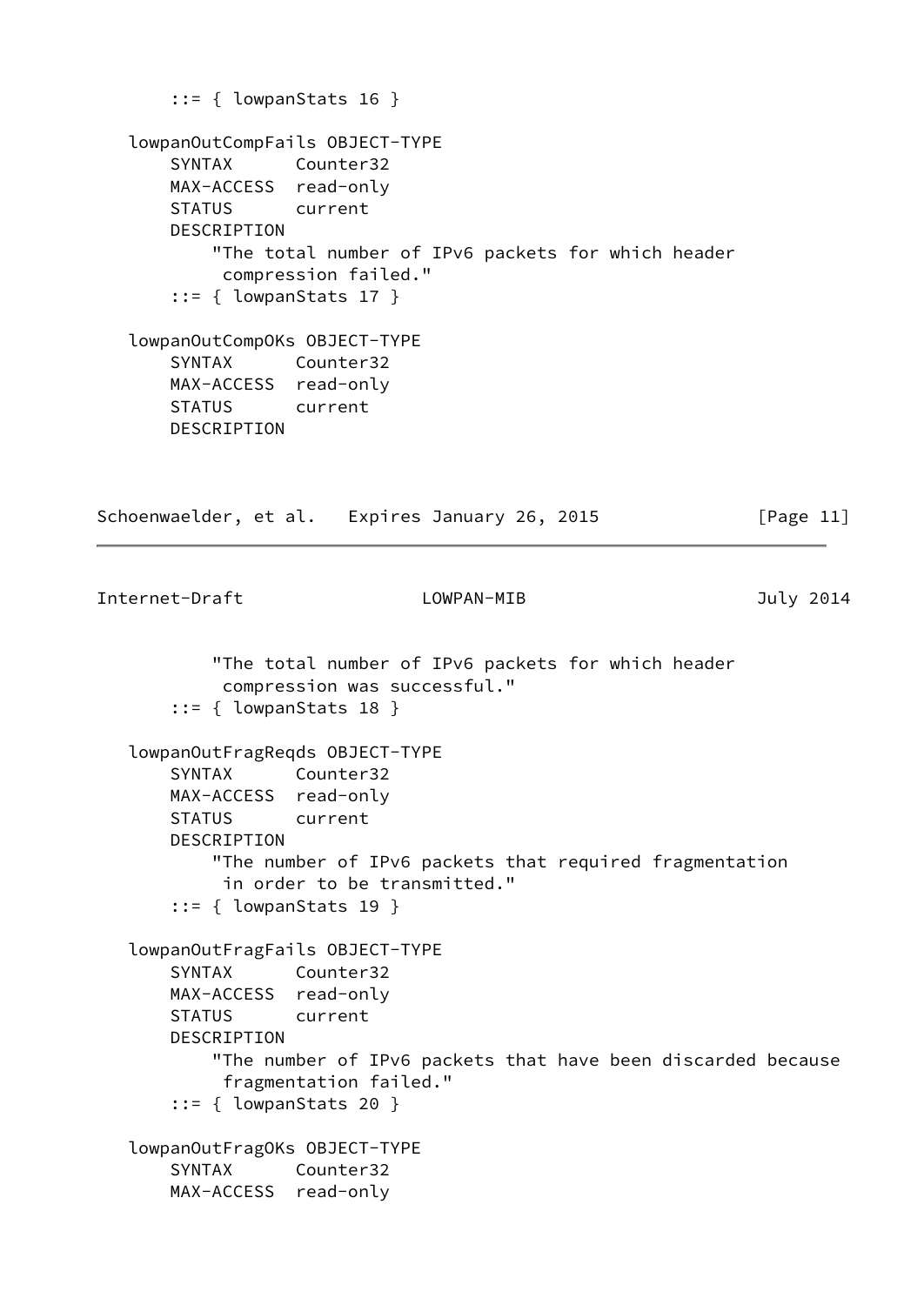```
 STATUS current
       DESCRIPTION
           "The number of IPv6 packets that have been successfully
            fragmented."
       ::= { lowpanStats 21 }
   lowpanOutFragCreates OBJECT-TYPE
       SYNTAX Counter32
       MAX-ACCESS read-only
       STATUS current
      DESCRIPTION
           "The number of 6LoWPAN fragments that have been
            generated as a result of fragmentation. This includes
            both FRAG1 and FRAGN 6LoWPAN datagrams."
       ::= { lowpanStats 22 }
   lowpanOutMeshHopLimitExceeds OBJECT-TYPE
       SYNTAX Counter32
       MAX-ACCESS read-only
       STATUS current
       DESCRIPTION
           "The number of 6LoWPAN datagrams with a MESH header that
            were dropped because the hop limit has been exceeded."
Schoenwaelder, et al. Expires January 26, 2015 [Page 12]
Internet-Draft LOWPAN-MIB July 2014
       ::= { lowpanStats 23 }
   lowpanOutMeshNoRoutes OBJECT-TYPE
       SYNTAX Counter32
       MAX-ACCESS read-only
       STATUS current
       DESCRIPTION
           "The number of 6LoWPAN datagrams with a MESH header that
            were dropped because there was no forwarding information
            available."
       ::= { lowpanStats 24 }
   lowpanOutMeshRequests OBJECT-TYPE
       SYNTAX Counter32
       MAX-ACCESS read-only
       STATUS current
       DESCRIPTION
           "The number of 6LoWPAN datagrams requiring MESH header
```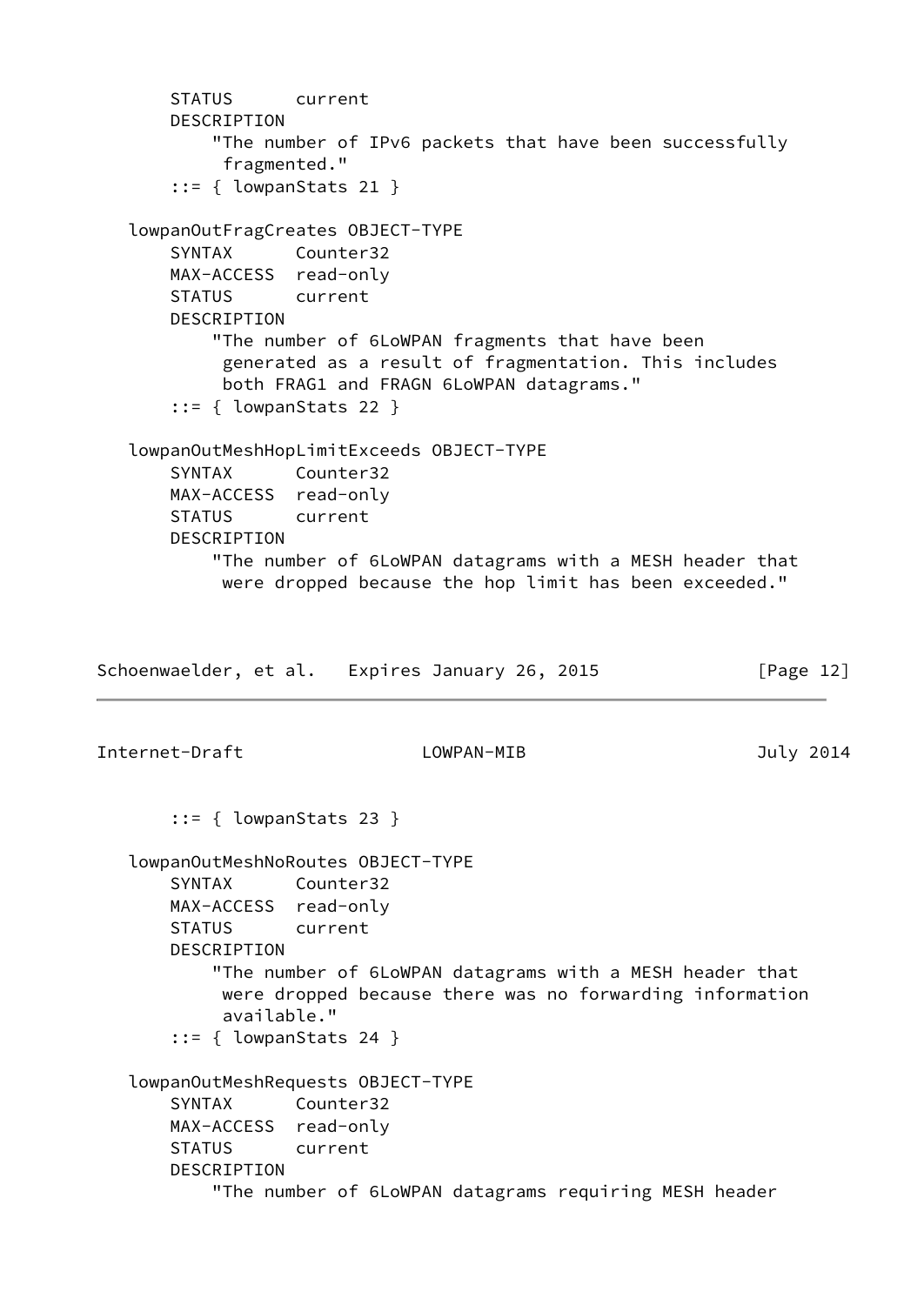```
 encapsulation."
       ::= { lowpanStats 25 }
   lowpanOutMeshForwds OBJECT-TYPE
       SYNTAX Counter32
       MAX-ACCESS read-only
       STATUS current
       DESCRIPTION
           "The number of 6LoWPAN datagrams with a MESH header for
            which suitable forwarding information was available."
       ::= { lowpanStats 26 }
   lowpanOutMeshTransmits OBJECT-TYPE
       SYNTAX Counter32
       MAX-ACCESS read-only
       STATUS current
       DESCRIPTION
           "The number of 6LoWPAN datagrams with a MESH header
            created."
       ::= { lowpanStats 27 }
   lowpanOutDiscards OBJECT-TYPE
       SYNTAX Counter32
       MAX-ACCESS read-only
       STATUS current
       DESCRIPTION
           "The number of IPv6 packets for which no problem was
            encountered to prevent their transmission to their
            destination, but were discarded (e.g., for lack of
            buffer space)."
Schoenwaelder, et al. Expires January 26, 2015 [Page 13]
Internet-Draft LOWPAN-MIB July 2014
       ::= { lowpanStats 28 }
   lowpanOutTransmits OBJECT-TYPE
       SYNTAX Counter32
       MAX-ACCESS read-only
       STATUS current
       DESCRIPTION
           "The total number of 6LoWPAN datagram that this entity
            supplied to the lower layers for transmission."
       ::= { lowpanStats 29 }
```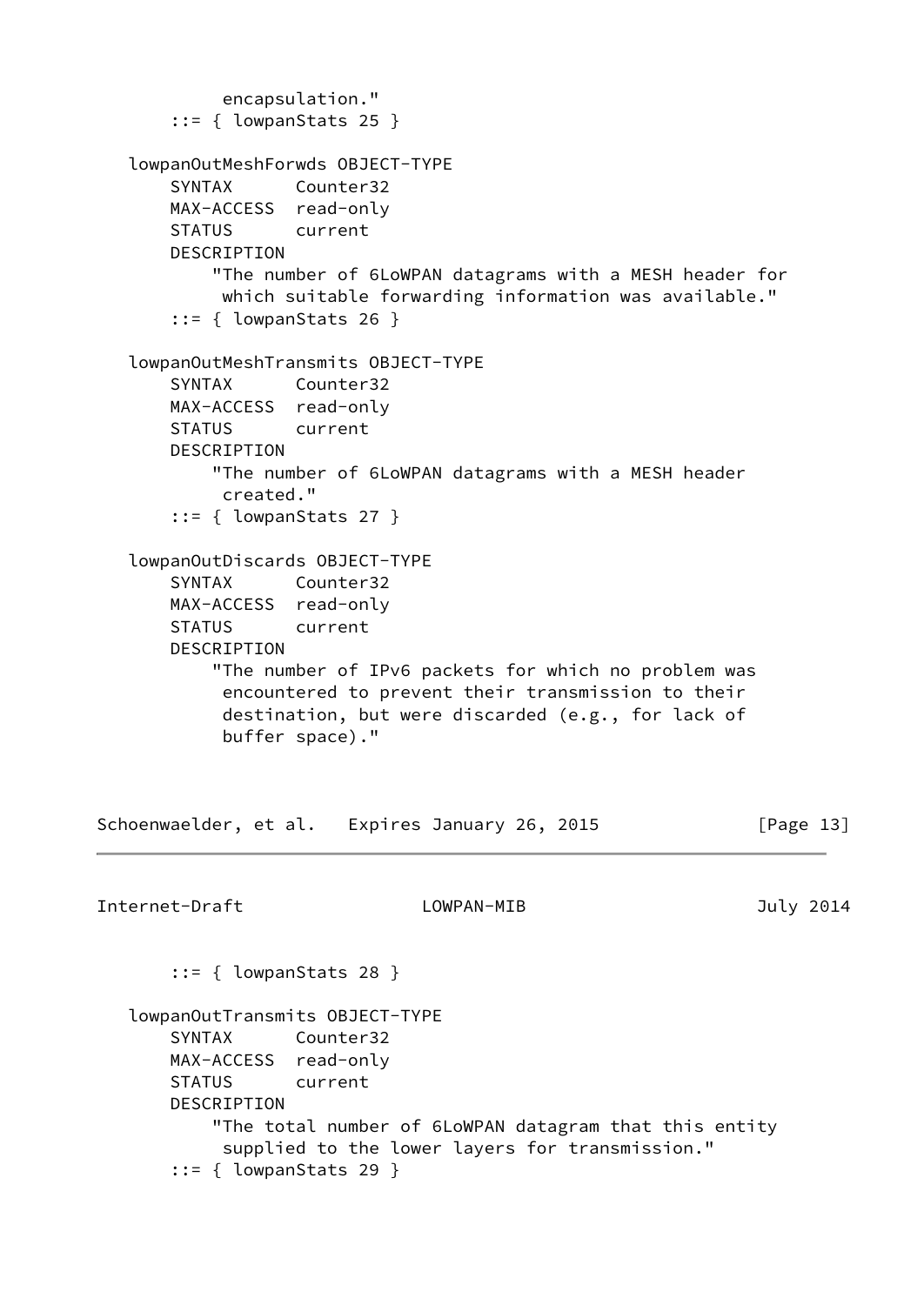```
 lowpanIfStatsTable OBJECT-TYPE
   SYNTAX SEQUENCE OF LowpanIfStatsEntry
    MAX-ACCESS not-accessible
    STATUS current
    DESCRIPTION
       "A table providing per interface statistics."
    ::= { lowpanObjects 2 }
 lowpanIfStatsEntry OBJECT-TYPE
   SYNTAX LowpanIfStatsEntry
    MAX-ACCESS not-accessible
    STATUS current
    DESCRIPTION
       "An entry providing statistics for a specific interface."
    INDEX { ifIndex }
    ::= { lowpanIfStatsTable 1 }
 LowpanIfStatsEntry ::= SEQUENCE {
   lowpanIfReasmTimeout Unsigned32,
    lowpanIfInReceives Counter32,
    lowpanIfInHdrErrors Counter32,
   lowpanIfInMeshReceives Counter32,
   lowpanIfInMeshForwds Counter32,
    lowpanIfInMeshDelivers Counter32,
   lowpanIfInReasmReqds Counter32,
    lowpanIfInReasmFails Counter32,
   lowpanIfInReasmOKs Counter32,
   lowpanIfInCompReqds Counter32,
    lowpanIfInCompFails Counter32,
   lowpanIfInCompOKs Counter32,
   lowpanIfInDiscards Counter32,
    lowpanIfInDelivers Counter32,
   lowpanIfOutRequests Counter32,
   lowpanIfOutCompReqds Counter32,
    lowpanIfOutCompFails Counter32,
    lowpanIfOutCompOKs Counter32,
   lowpanIfOutFragReqds Counter32,
```

| Schoenwaelder, et al. |  |  |  | Expires January 26, 2015 |  |  |
|-----------------------|--|--|--|--------------------------|--|--|
|-----------------------|--|--|--|--------------------------|--|--|

 $\lceil \text{Page 14} \rceil$ 

| lowpanIfOutFragFails                      | Counter32, |
|-------------------------------------------|------------|
| lowpanIfOutFragOKs                        | Counter32, |
| lowpanIfOutFragCreates                    | Counter32, |
| lowpanIfOutMeshHopLimitExceeds Counter32, |            |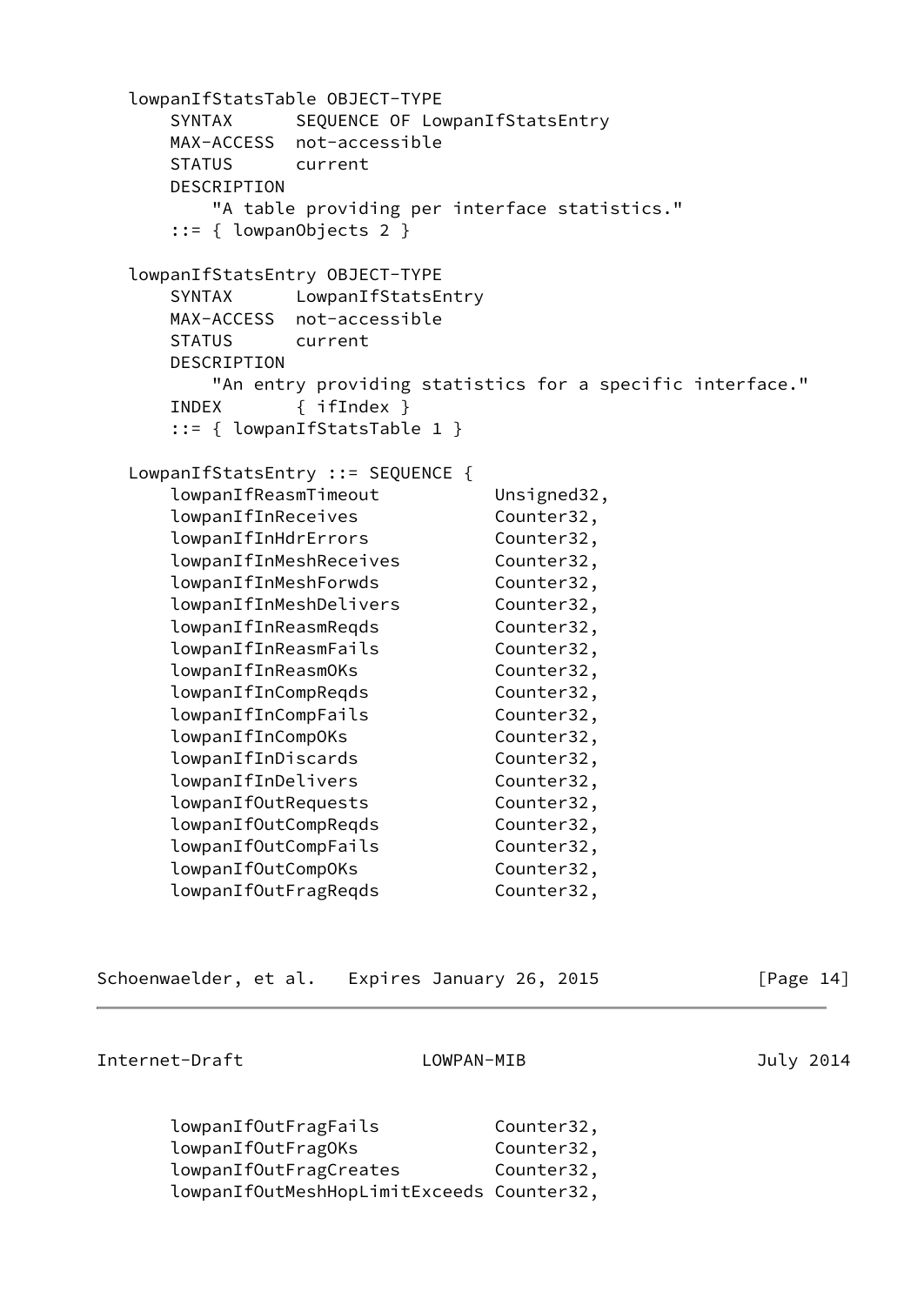```
 lowpanIfOutMeshNoRoutes Counter32,
   lowpanIfOutMeshRequests Counter32,
   lowpanIfOutMeshForwds Counter32,
    lowpanIfOutMeshTransmits Counter32,
   lowpanIfOutDiscards Counter32,
    lowpanIfOutTransmits Counter32
 }
 lowpanIfReasmTimeout OBJECT-TYPE
    SYNTAX Unsigned32
    UNITS "seconds"
    MAX-ACCESS read-only
    STATUS current
    DESCRIPTION
        "The maximum number of seconds that received fragments are
         held while they are awaiting reassembly at this interface."
    ::= { lowpanIfStatsEntry 1 }
 lowpanIfInReceives OBJECT-TYPE
    SYNTAX Counter32
    MAX-ACCESS read-only
    STATUS current
    DESCRIPTION
        "The total number of 6LoWPAN datagrams received on this
         interface, including those received in error."
    ::= { lowpanIfStatsEntry 2 }
 lowpanIfInHdrErrors OBJECT-TYPE
    SYNTAX Counter32
    MAX-ACCESS read-only
    STATUS current
    DESCRIPTION
        "The number of 6LoWPAN datagrams received on this
         interface that were discarded due to errors in
         their headers, including unknown dispatch values."
    ::= { lowpanIfStatsEntry 3 }
 lowpanIfInMeshReceives OBJECT-TYPE
    SYNTAX Counter32
    MAX-ACCESS read-only
    STATUS current
    DESCRIPTION
        "The number of 6LoWPAN datagrams reveived on this
         interface with a MESH header."
```
Schoenwaelder, et al. Expires January 26, 2015 [Page 15]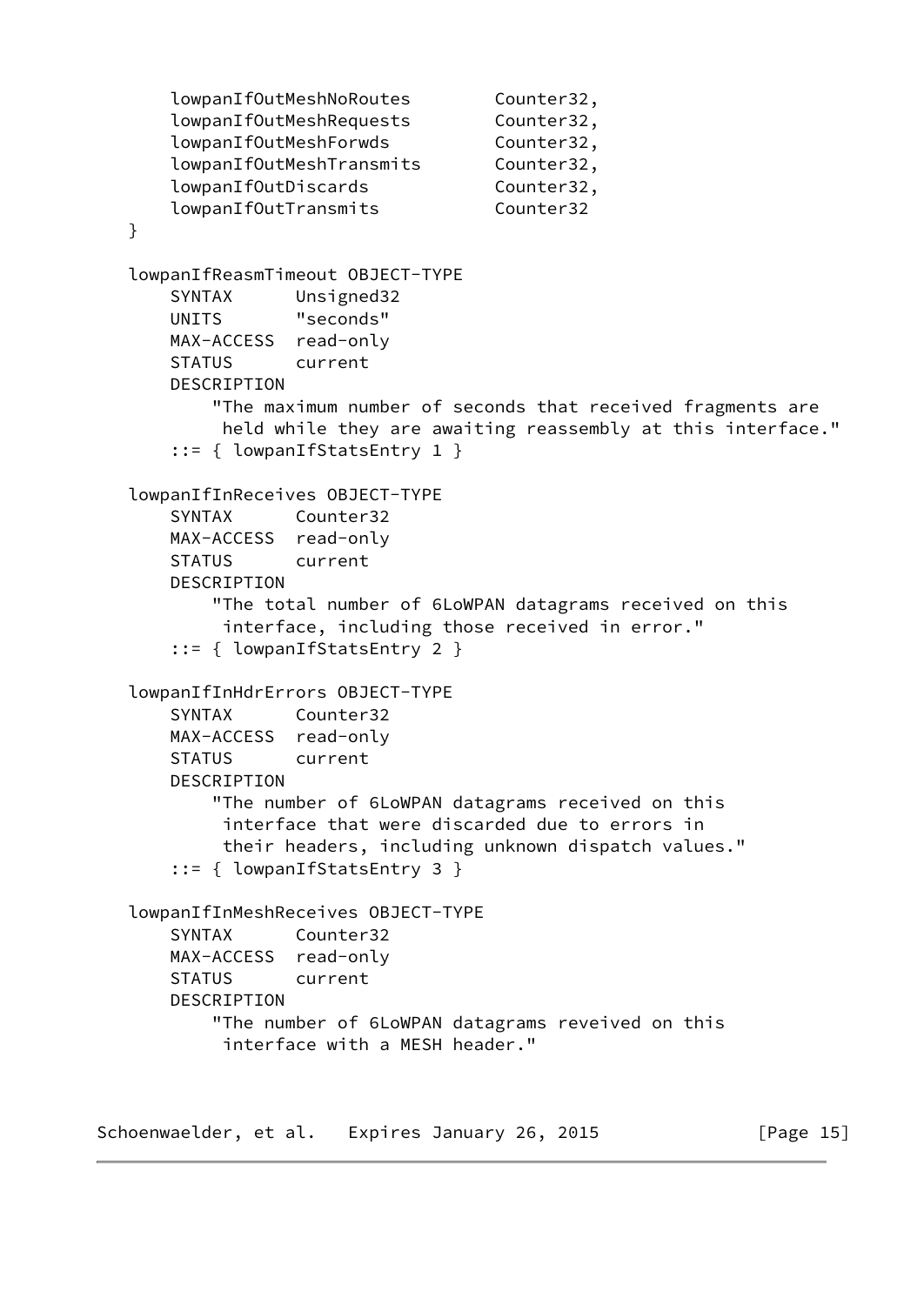```
Internet-Draft LOWPAN-MIB July 2014
        ::= { lowpanIfStatsEntry 4 }
    lowpanIfInMeshForwds OBJECT-TYPE
       SYNTAX Counter32
       MAX-ACCESS read-only
       STATUS current
      DESCRIPTION
           "The number of 6LoWPAN datagrams received on this
            interface requiring MESH forwarding."
        ::= { lowpanIfStatsEntry 5 }
    lowpanIfInMeshDelivers OBJECT-TYPE
       SYNTAX Counter32
       MAX-ACCESS read-only
       STATUS current
       DESCRIPTION
           "The number of 6LoWPAN datagrams received on this
            interface with a MESH header delivered to the local
            system."
        ::= { lowpanIfStatsEntry 6 }
    lowpanIfInReasmReqds OBJECT-TYPE
       SYNTAX Counter32
       MAX-ACCESS read-only
       STATUS current
      DESCRIPTION
           "The number of 6LoWPAN fragments received on this
            interface that needed to be reassembled. This
            includes both FRAG1 and FRAGN 6LoWPAN datagrams."
        ::= { lowpanIfStatsEntry 7 }
    lowpanIfInReasmFails OBJECT-TYPE
       SYNTAX Counter32
       MAX-ACCESS read-only
       STATUS current
       DESCRIPTION
           "The number of failures detected by the re-assembly
            algorithm (e.g., timeouts) for datagrams received
```
on this interface. Note that this is not necessarily

 a count of discarded 6LoWPAN fragments since implementations can lose track of the number of fragments by combining them as received."

::= { lowpanIfStatsEntry 8 }

 lowpanIfInReasmOKs OBJECT-TYPE SYNTAX Counter32 MAX-ACCESS read-only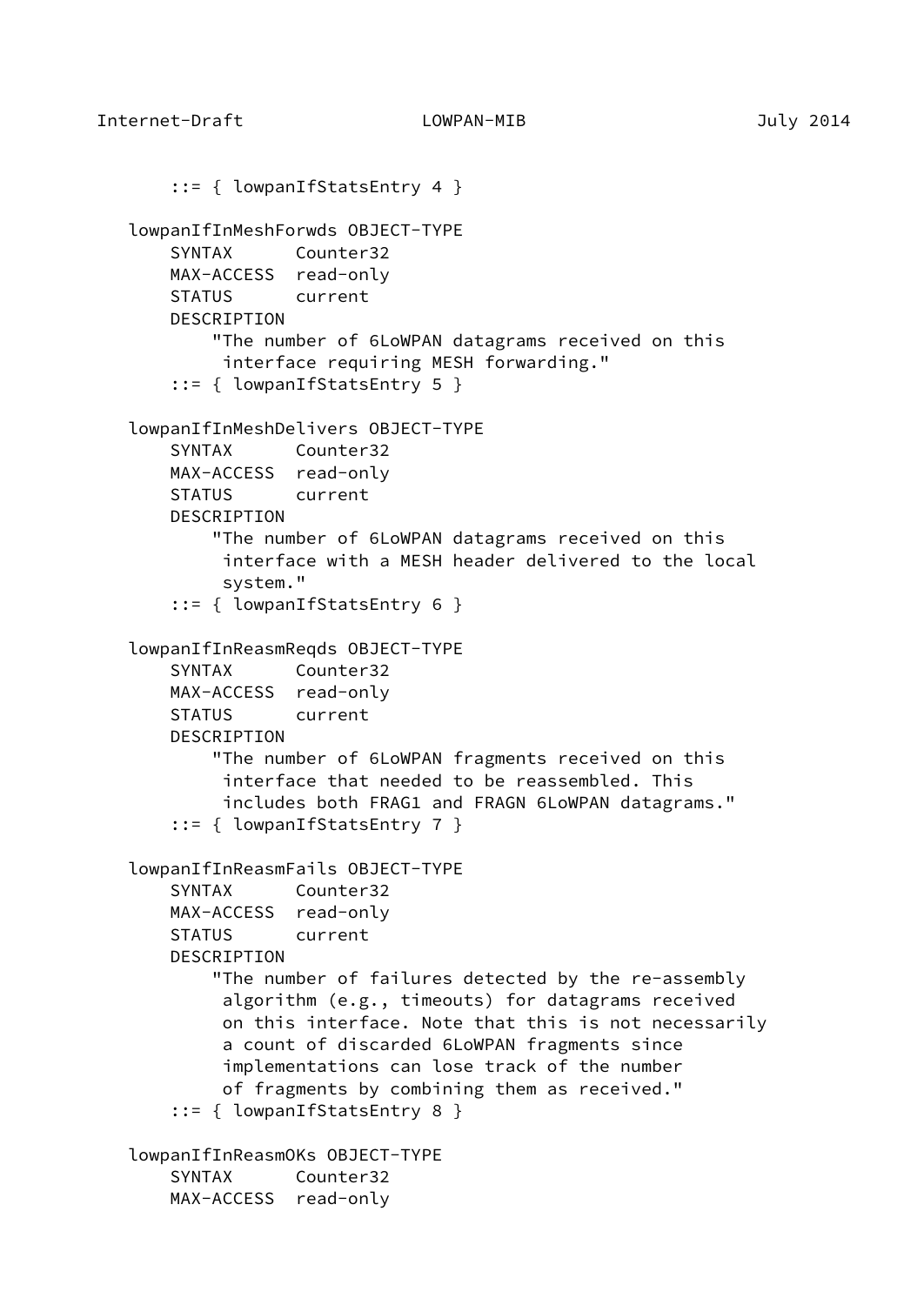| Internet-Draft                                                                                           | LOWPAN-MIB                                                                                                                                                                                                                               | July 2014 |
|----------------------------------------------------------------------------------------------------------|------------------------------------------------------------------------------------------------------------------------------------------------------------------------------------------------------------------------------------------|-----------|
| DESCRIPTION                                                                                              | "The number of IPv6 packets successfully reassembled<br>from fragments received on this interface."<br>$::= \{$ lowpanIfStatsEntry 9 }                                                                                                   |           |
| lowpanIfInCompReqds OBJECT-TYPE<br>SYNTAX<br>MAX-ACCESS read-only<br>STATUS current<br>DESCRIPTION       | Counter32<br>"The number of 6LoWPAN datagrams received on this<br>interface requiring header decompression."<br>$::=$ { lowpanIfStatsEntry 10 }                                                                                          |           |
| lowpanIfInCompFails OBJECT-TYPE<br><b>SYNTAX</b><br>MAX-ACCESS read-only<br><b>STATUS</b><br>DESCRIPTION | Counter32<br>current<br>"The number of 6LoWPAN datagrams received on this<br>interface where header decompression failed (e.g.,<br>because the necessary context information was<br>not available)."<br>$::= \{$ lowpanIfStatsEntry 11 } |           |
| lowpanIfInCompOKs OBJECT-TYPE<br>SYNTAX<br>MAX-ACCESS<br>STATUS<br>DESCRIPTION                           | Counter32<br>read-only<br>current<br>"The number of 6LoWPAN datagrams received on this<br>interface where header decompression was successful."<br>$::= \{$ lowpanIfStatsEntry 12 }                                                      |           |
| lowpanIfInDiscards OBJECT-TYPE<br><b>SYNTAX</b><br>MAX-ACCESS<br><b>STATUS</b><br>DESCRIPTION            | Counter32<br>read-only<br>current<br>"The number of 6LoWPAN datagrams received on this                                                                                                                                                   |           |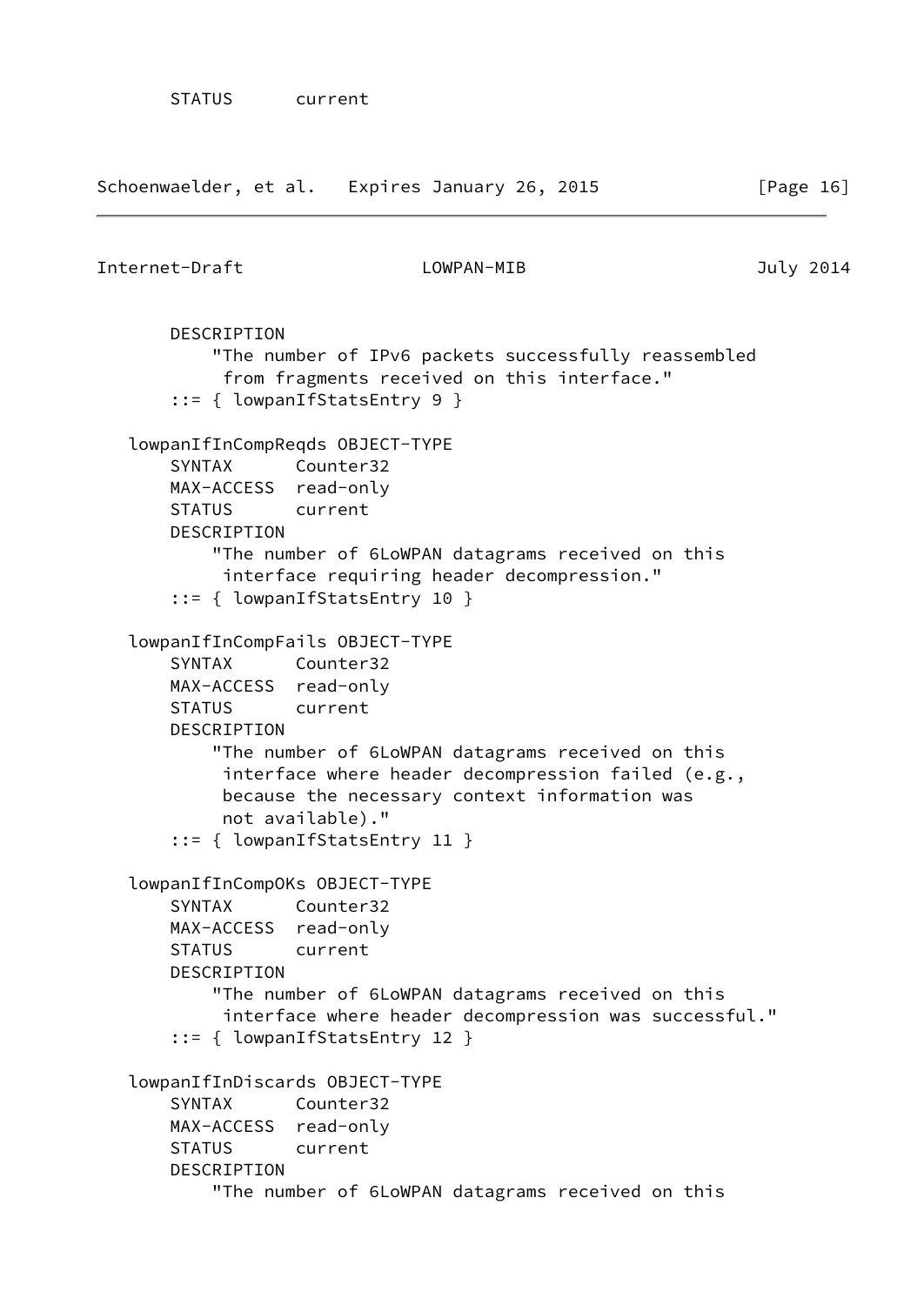interface for which no problems were encountered to prevent their continued processing, but were discarded (e.g., for lack of buffer space). Note that this counter does not include any datagrams discarded due to a reassembly failure or a compression failure." ::= { lowpanIfStatsEntry 13 }

lowpanIfInDelivers OBJECT-TYPE

Schoenwaelder, et al. Expires January 26, 2015 [Page 17]

Internet-Draft LOWPAN-MIB July 2014

 SYNTAX Counter32 MAX-ACCESS read-only STATUS current DESCRIPTION "The total number of IPv6 packets received on this interface that were successfully delivered to the IPv6 layer." ::= { lowpanIfStatsEntry 14 } lowpanIfOutRequests OBJECT-TYPE SYNTAX Counter32 MAX-ACCESS read-only STATUS current DESCRIPTION "The total number of IPv6 packets supplied by the IPv6 layer to be sent over this interface." ::= { lowpanIfStatsEntry 15 } lowpanIfOutCompReqds OBJECT-TYPE SYNTAX Counter32 MAX-ACCESS read-only STATUS current DESCRIPTION "The total number of IPv6 packets to be sent over this interface for which header compression was attempted." ::= { lowpanIfStatsEntry 16 } lowpanIfOutCompFails OBJECT-TYPE SYNTAX Counter32 MAX-ACCESS read-only STATUS current DESCRIPTION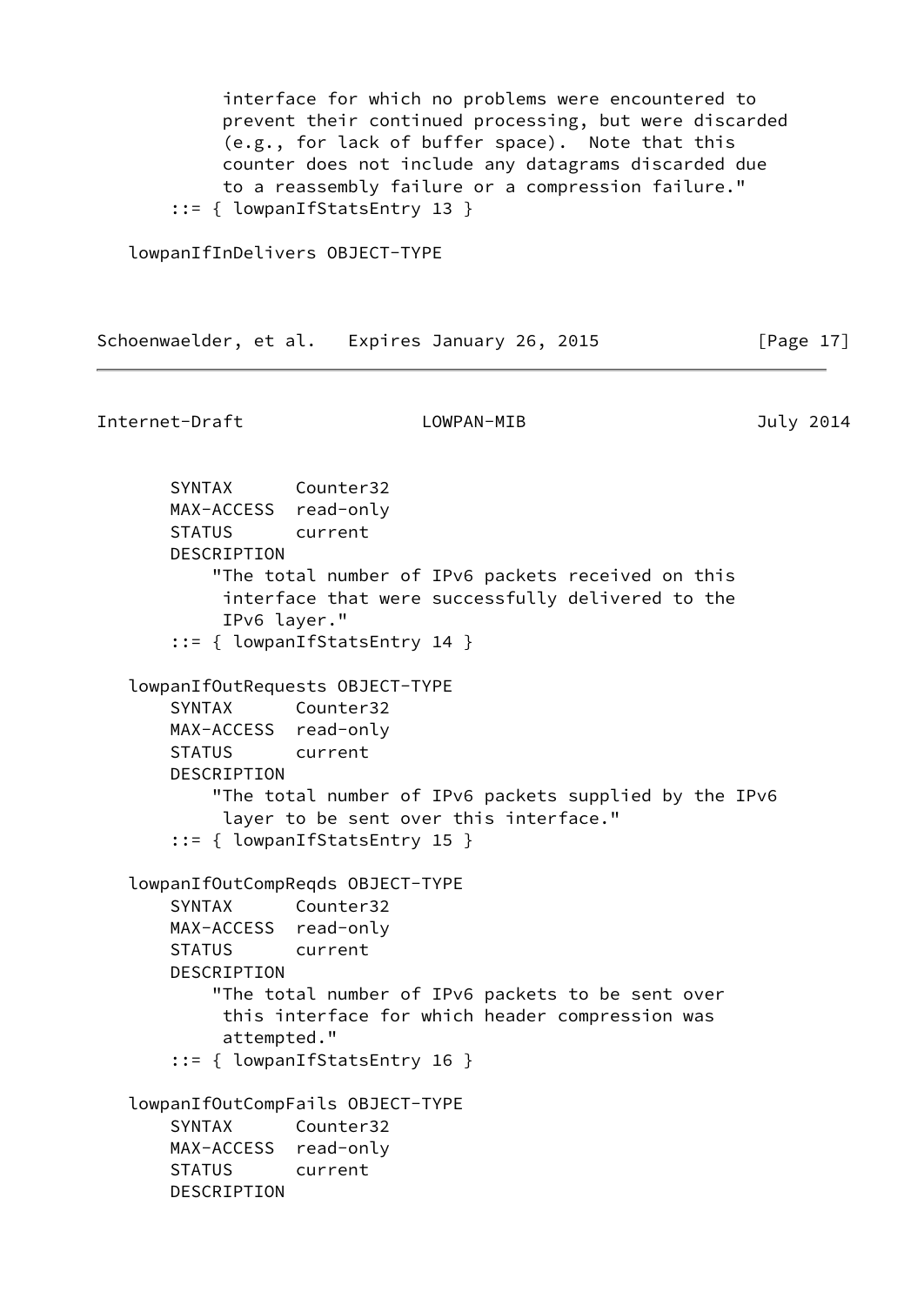```
 "The total number of IPv6 packets to be sent over
            this interface for which header compression failed."
       ::= { lowpanIfStatsEntry 17 }
   lowpanIfOutCompOKs OBJECT-TYPE
       SYNTAX Counter32
       MAX-ACCESS read-only
       STATUS current
       DESCRIPTION
           "The total number of IPv6 packets to be sent over
            this interface for which header compression was
            successful."
       ::= { lowpanIfStatsEntry 18 }
   lowpanIfOutFragReqds OBJECT-TYPE
Schoenwaelder, et al. Expires January 26, 2015 [Page 18]
Internet-Draft LOWPAN-MIB July 2014
       SYNTAX Counter32
       MAX-ACCESS read-only
       STATUS current
       DESCRIPTION
           "The number of IPv6 packets to be sent over this
            interface that required fragmentation in order
            to be transmitted."
       ::= { lowpanIfStatsEntry 19 }
   lowpanIfOutFragFails OBJECT-TYPE
       SYNTAX Counter32
       MAX-ACCESS read-only
       STATUS current
       DESCRIPTION
           "The number of IPv6 packets to be sent over this
            interface that have been discarded because
            fragmentation failed."
       ::= { lowpanIfStatsEntry 20 }
   lowpanIfOutFragOKs OBJECT-TYPE
       SYNTAX Counter32
       MAX-ACCESS read-only
       STATUS current
       DESCRIPTION
           "The number of IPv6 packets to be sent over this
            interface that have been successfully fragmented."
```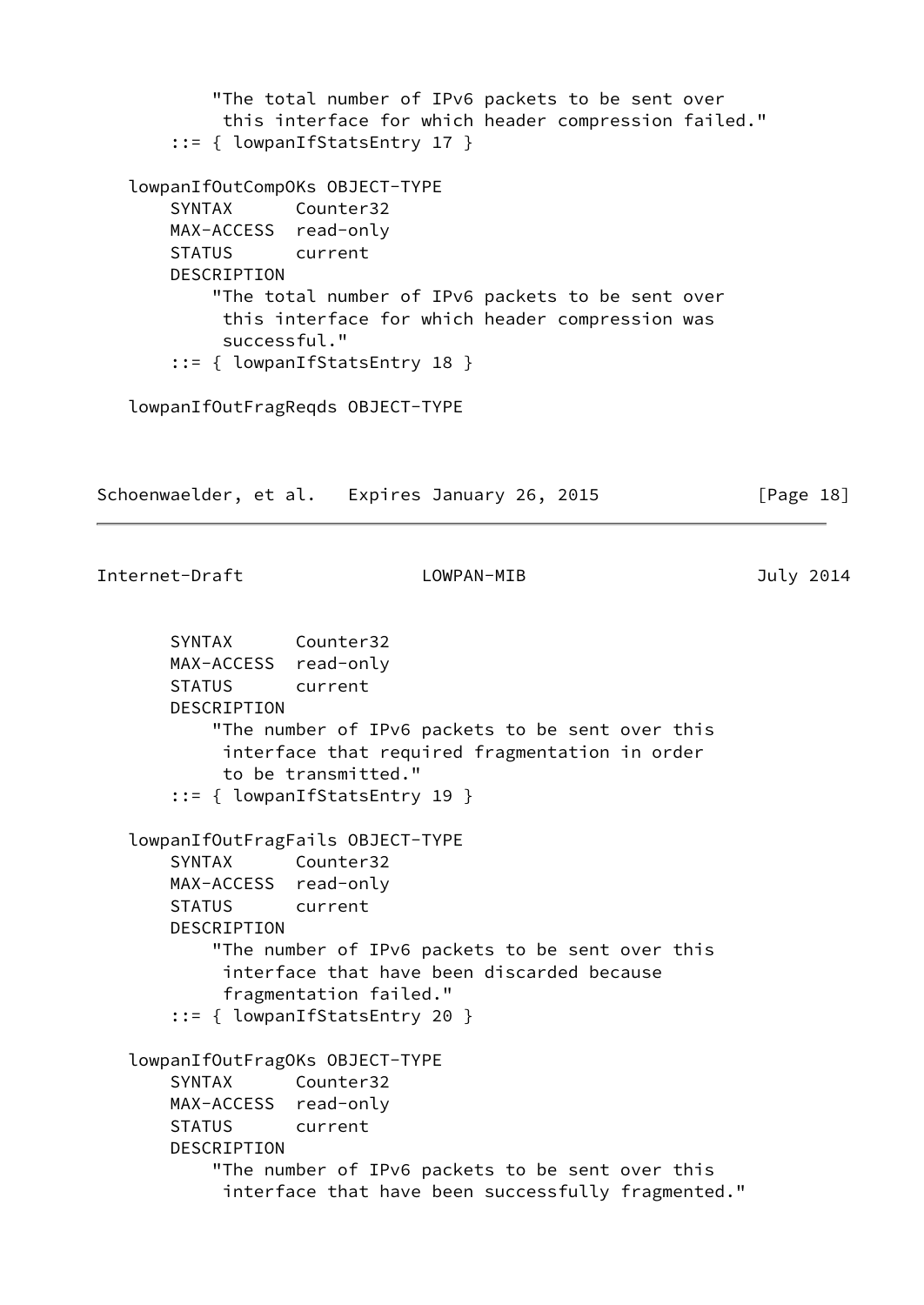```
 ::= { lowpanIfStatsEntry 21 }
    lowpanIfOutFragCreates OBJECT-TYPE
       SYNTAX Counter32
       MAX-ACCESS read-only
       STATUS current
       DESCRIPTION
           "The number of 6LoWPAN fragments that have been
            generated on this interface as a result of
            fragmentation. This includes both FRAG1 and FRAGN
            6LoWPAN datagrams."
        ::= { lowpanIfStatsEntry 22 }
    lowpanIfOutMeshHopLimitExceeds OBJECT-TYPE
       SYNTAX Counter32
       MAX-ACCESS read-only
       STATUS current
       DESCRIPTION
           "The number of 6LoWPAN datagrams to be sent on this
            interface with a MESH header that were dropped
            because the hop limit has been exceeded."
        ::= { lowpanIfStatsEntry 23 }
Schoenwaelder, et al. Expires January 26, 2015 [Page 19]
Internet-Draft LOWPAN-MIB July 2014
    lowpanIfOutMeshNoRoutes OBJECT-TYPE
       SYNTAX Counter32
       MAX-ACCESS read-only
       STATUS current
       DESCRIPTION
           "The number of 6LoWPAN datagrams to be sent on this
            interface with a MESH header that were dropped
            because there was no forwarding information available."
        ::= { lowpanIfStatsEntry 24 }
    lowpanIfOutMeshRequests OBJECT-TYPE
       SYNTAX Counter32
       MAX-ACCESS read-only
       STATUS current
       DESCRIPTION
           "The number of 6LoWPAN datagrams to be sent on this
            interface requiring MESH header encapsulation."
        ::= { lowpanIfStatsEntry 25 }
```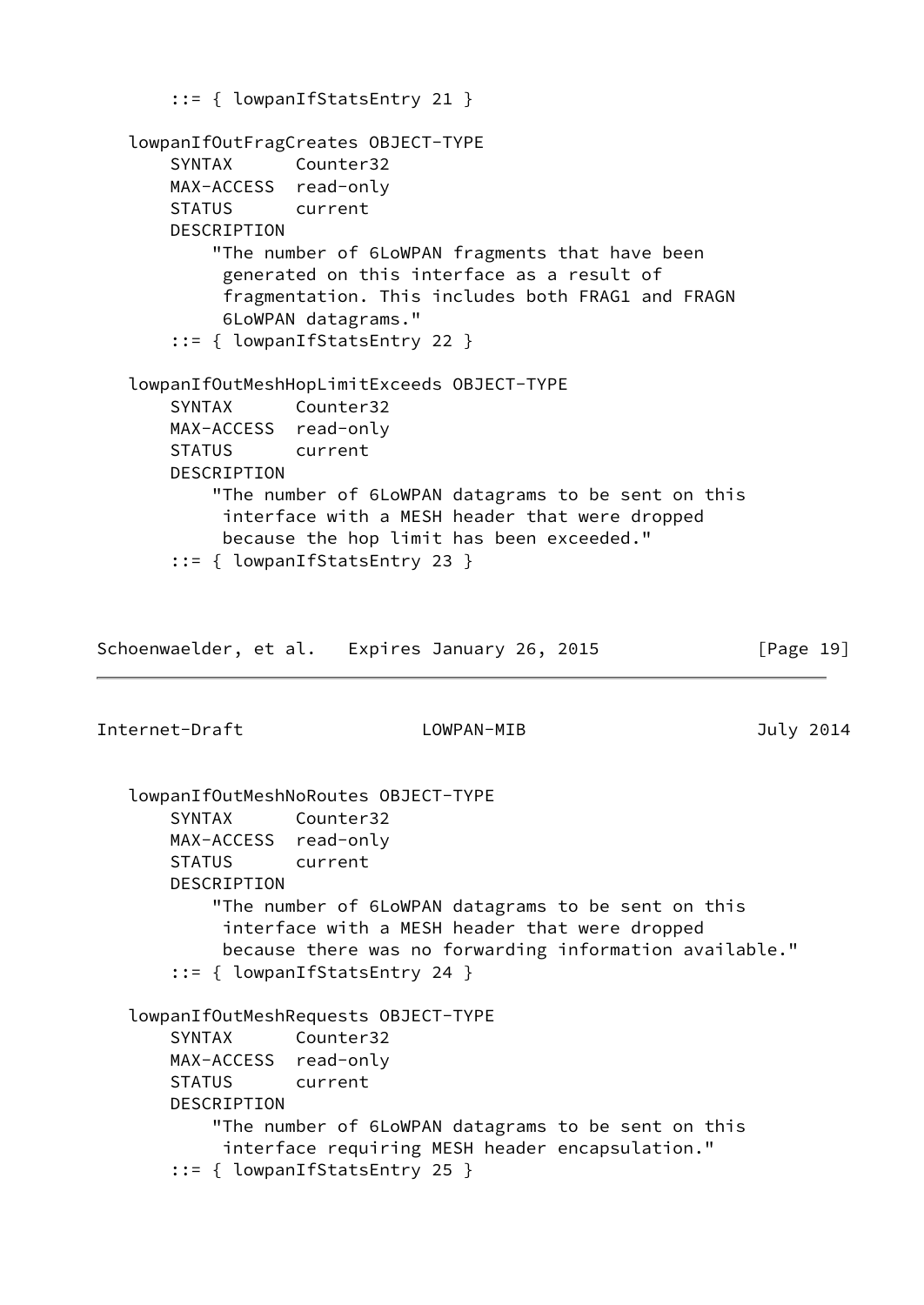```
 lowpanIfOutMeshForwds OBJECT-TYPE
       SYNTAX Counter32
       MAX-ACCESS read-only
       STATUS current
       DESCRIPTION
           "The number of 6LoWPAN datagrams to be sent on this
            interface with a MESH header for which suitable
            forwarding information was available."
       ::= { lowpanIfStatsEntry 26 }
   lowpanIfOutMeshTransmits OBJECT-TYPE
       SYNTAX Counter32
       MAX-ACCESS read-only
       STATUS current
       DESCRIPTION
           "The number of 6LoWPAN datagrams to be send on this
            interface with a MESH header created."
       ::= { lowpanIfStatsEntry 27 }
   lowpanIfOutDiscards OBJECT-TYPE
       SYNTAX Counter32
       MAX-ACCESS read-only
       STATUS current
       DESCRIPTION
           "The number of IPv6 packets to be sent over this
            interface for which no problem was encountered to
            prevent their transmission to their destination, but
            were discarded (e.g., for lack of buffer space)."
       ::= { lowpanIfStatsEntry 28 }
Schoenwaelder, et al. Expires January 26, 2015 [Page 20]
Internet-Draft LOWPAN-MIB July 2014
   lowpanIfOutTransmits OBJECT-TYPE
       SYNTAX Counter32
       MAX-ACCESS read-only
       STATUS current
       DESCRIPTION
           "The total number of 6LoWPAN datagrams to be sent on
            this interface that this entity supplied to the lower
            layers for transmission."
       ::= { lowpanIfStatsEntry 29 }
   -- conformance definitions
```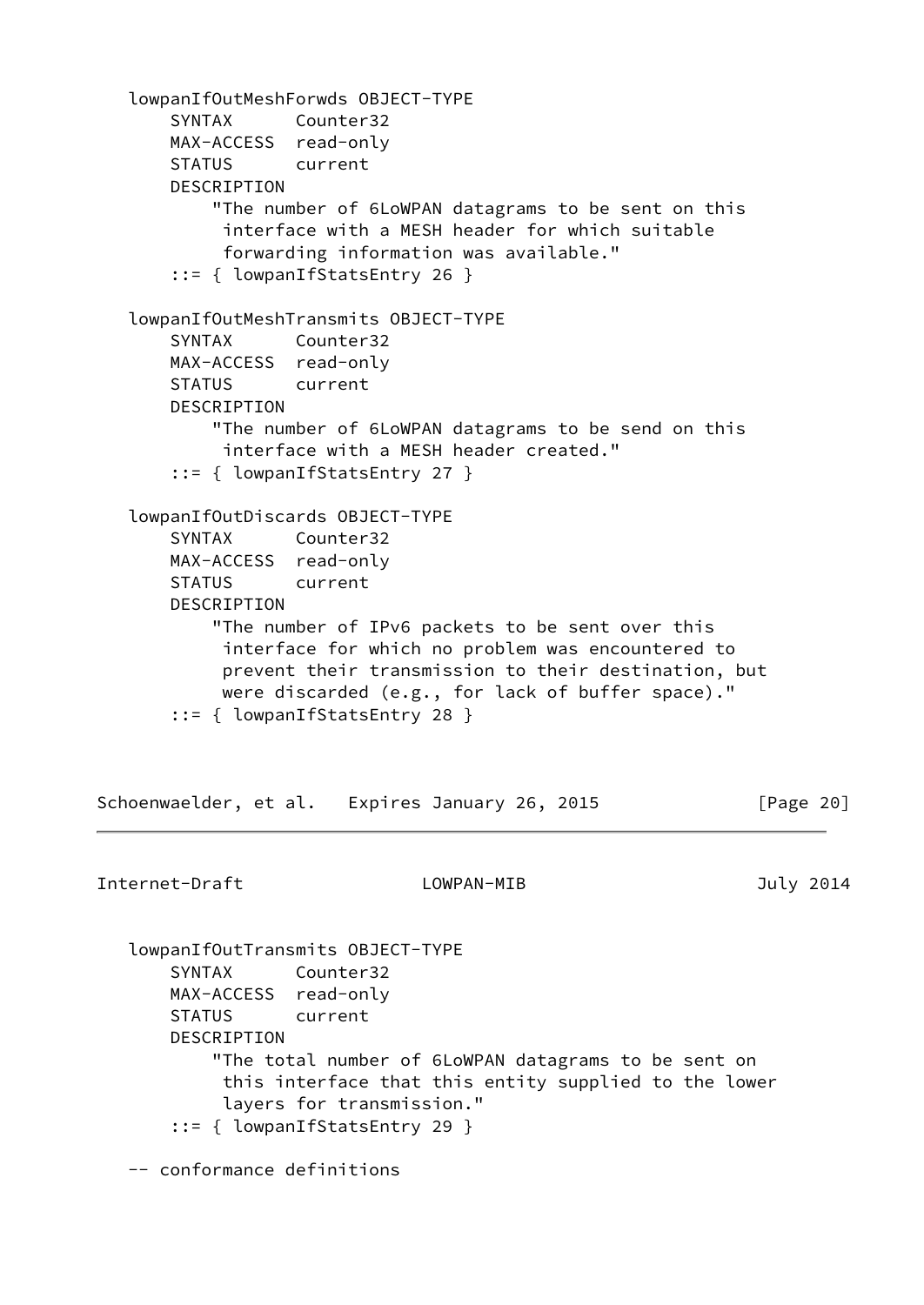```
lowpanGroups OBIECT IDENTIFIER :: = \{ lowpanConformance 1 \} lowpanCompliances OBJECT IDENTIFIER ::= { lowpanConformance 2 }
 lowpanCompliance MODULE-COMPLIANCE
    STATUS current
    DESCRIPTION
         "Compliance statement for systems that implement 6LoWPAN."
    MODULE -- this module
    MANDATORY-GROUPS {
        lowpanStatsGroup
    }
    GROUP lowpanStatsMeshGroup
    DESCRIPTION
       "This group is mandatory for implementations that process
        or forward 6LoWPAN datagrams with mesh headers."
    GROUP lowpanIfStatsGroup
    DESCRIPTION
       "This group is mandatory for implementations that expose
        per interface statistics."
    GROUP lowpanIfStatsMeshGroup
    DESCRIPTION
       "This group is mandatory for implementations that expose
        per interface statistics and that process or forward
        6LoWPAN datagrams with mesh headers."
     ::= { lowpanCompliances 1 }
 lowpanStatsGroup OBJECT-GROUP
    OBJECTS {
         lowpanReasmTimeout,
         lowpanInReceives,
         lowpanInHdrErrors,
         lowpanInMeshReceives,
         lowpanInReasmReqds,
         lowpanInReasmFails,
         lowpanInReasmOKs,
         lowpanInCompReqds,
```

|  | Schoenwaelder, et al. Expires January 26, 2015 | [Page 21] |
|--|------------------------------------------------|-----------|
|--|------------------------------------------------|-----------|

 lowpanInCompFails, lowpanInCompOKs, lowpanInDiscards, lowpanInDelivers, lowpanOutRequests,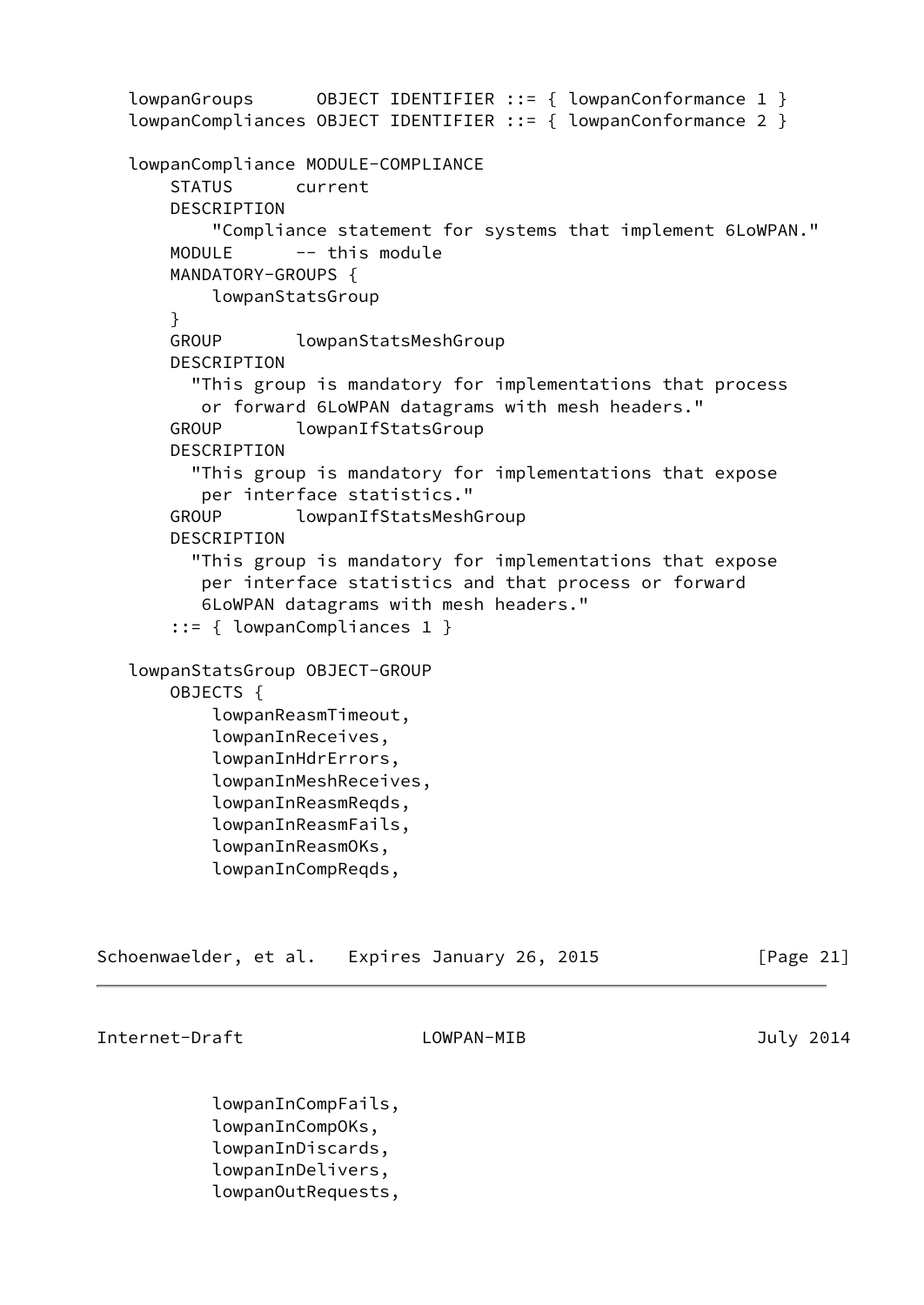```
 lowpanOutCompReqds,
         lowpanOutCompFails,
         lowpanOutCompOKs,
         lowpanOutFragReqds,
         lowpanOutFragFails,
         lowpanOutFragOKs,
         lowpanOutFragCreates,
         lowpanOutDiscards,
         lowpanOutTransmits
     }
     STATUS current
     DESCRIPTION
         "A collection of objects providing information and
          statistics about the processing of 6LoWPAN datagrams,
          excluding counters covering the processing of datagrams
          with a mesh headers."
     ::= { lowpanGroups 1 }
 lowpanStatsMeshGroup OBJECT-GROUP
     OBJECTS {
         lowpanInMeshForwds,
         lowpanInMeshDelivers,
         lowpanOutMeshHopLimitExceeds,
         lowpanOutMeshNoRoutes,
         lowpanOutMeshRequests,
         lowpanOutMeshForwds,
         lowpanOutMeshTransmits
     }
     STATUS current
     DESCRIPTION
         "A collection of objects providing information and
          statistics about the processing of 6LoWPAN datagrams
          with a 6LoWPAN mesh header."
     ::= { lowpanGroups 2 }
 lowpanIfStatsGroup OBJECT-GROUP
     OBJECTS {
         lowpanIfReasmTimeout,
         lowpanIfInReceives,
         lowpanIfInHdrErrors,
         lowpanIfInMeshReceives,
         lowpanIfInReasmReqds,
         lowpanIfInReasmFails,
```
Schoenwaelder, et al. Expires January 26, 2015 [Page 22]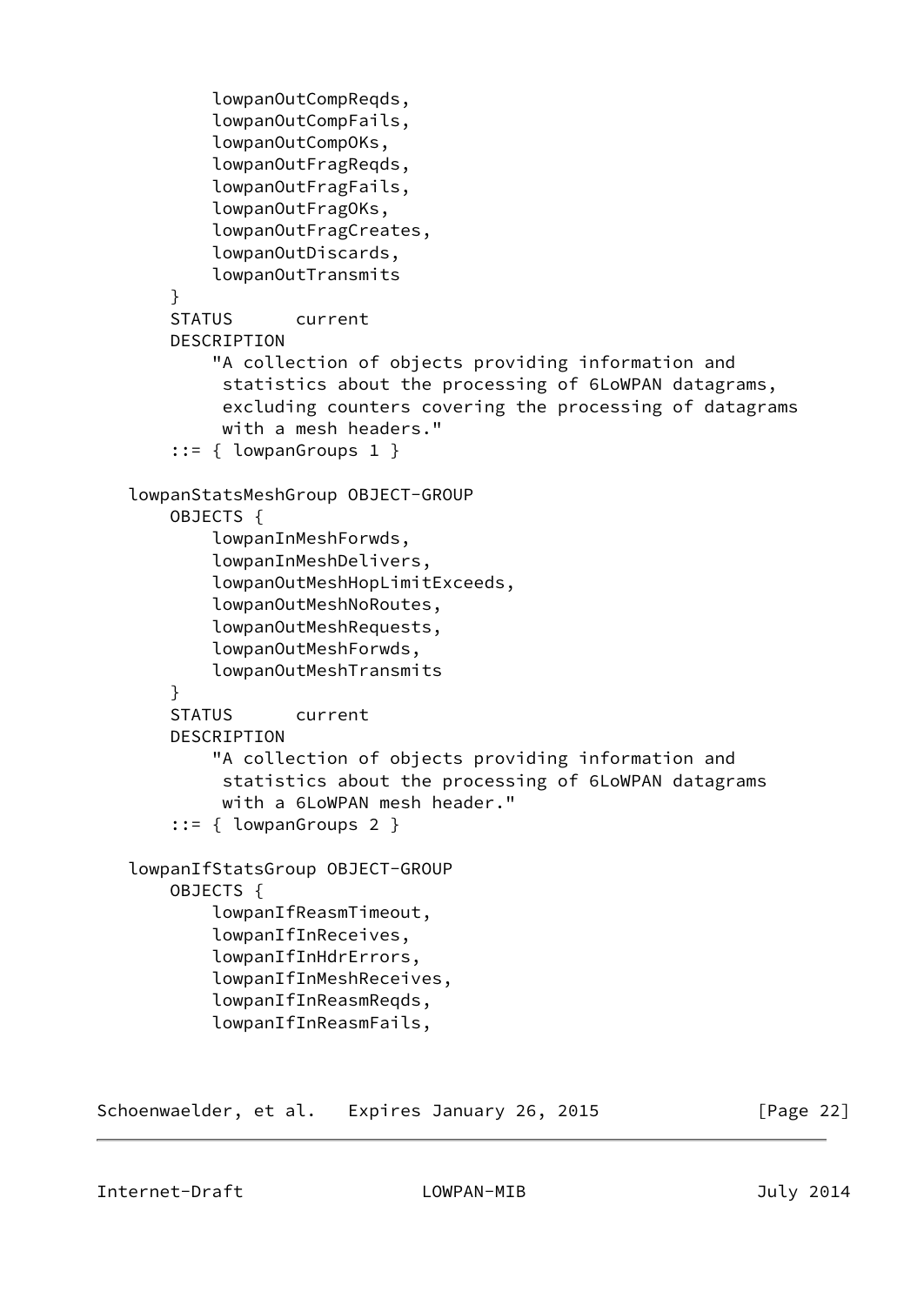```
 lowpanIfInReasmOKs,
         lowpanIfInCompReqds,
         lowpanIfInCompFails,
         lowpanIfInCompOKs,
         lowpanIfInDiscards,
         lowpanIfInDelivers,
         lowpanIfOutRequests,
         lowpanIfOutCompReqds,
         lowpanIfOutCompFails,
         lowpanIfOutCompOKs,
         lowpanIfOutFragReqds,
         lowpanIfOutFragFails,
         lowpanIfOutFragOKs,
         lowpanIfOutFragCreates,
         lowpanIfOutDiscards,
         lowpanIfOutTransmits
     }
     STATUS current
     DESCRIPTION
         "A collection of objects providing per interface
          information and statistics about the processing
          of 6LoWPAN datagrams, excluding counters covering
          the processing of datagrams with a mesh headers."
     ::= { lowpanGroups 3 }
 lowpanIfStatsMeshGroup OBJECT-GROUP
     OBJECTS {
         lowpanIfInMeshForwds,
         lowpanIfInMeshDelivers,
         lowpanIfOutMeshHopLimitExceeds,
         lowpanIfOutMeshNoRoutes,
         lowpanIfOutMeshRequests,
         lowpanIfOutMeshForwds,
         lowpanIfOutMeshTransmits
     }
     STATUS current
     DESCRIPTION
         "A collection of objects providing per interface
          information and statistics about the processing
          of 6LoWPAN datagrams with a 6LoWPAN mesh header."
     ::= { lowpanGroups 4 }
```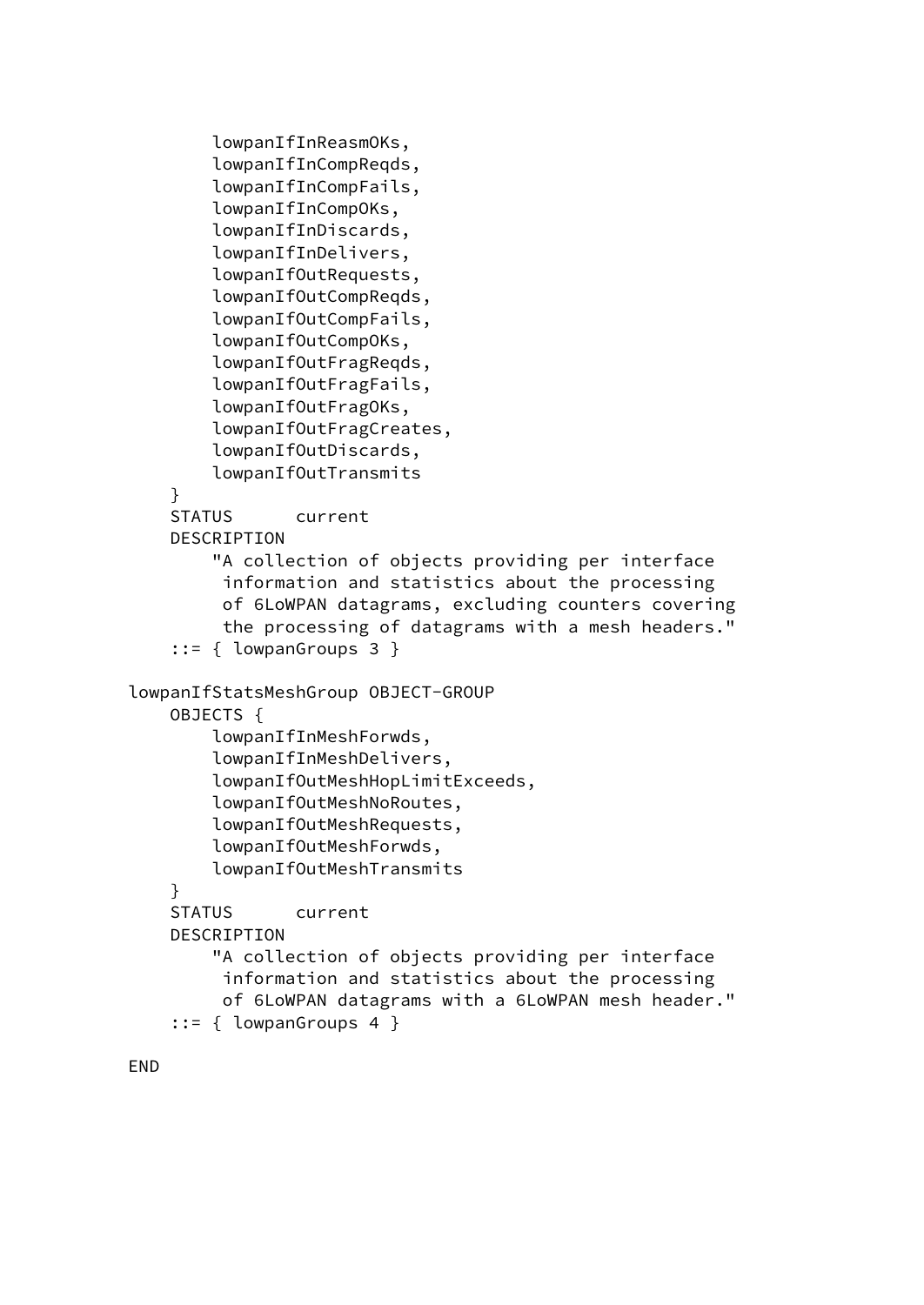### <span id="page-26-1"></span><span id="page-26-0"></span>[7](#page-26-0). Security Considerations

 Some of the readable objects in this MIB module (i.e., objects with a MAX-ACCESS other than not-accessible) may be considered sensitive or vulnerable in some network environments. It is thus important to control even GET and/or NOTIFY access to these objects and possibly to even encrypt the values of these objects when sending them over the network via SNMP. These are the tables and objects and their sensitivity/vulnerability:

 The read-only counters provide insights into the amount of 6LoWPAN traffic a node is receiving or transmitting. This might provide information whether a device is regularly exchanging information with other devices or whether a device is mostly not participating in any communication (e.g., the device might be "easier" to take away unnoticed). The reassembly counters could be used to direct denial of service attacks on the reassembly mechanism.

 SNMP versions prior to SNMPv3 did not include adequate security. Even if the network itself is secure (for example by using IPsec), even then, there is no control as to who on the secure network is allowed to access and GET/SET (read/change/create/delete) the objects in this MIB module.

 It is RECOMMENDED that implementers consider the security features as provided by the SNMPv3 framework (see  $[REC3410]$ , section 8), including full support for the SNMPv3 cryptographic mechanisms (for authentication and privacy).

 Further, deployment of SNMP versions prior to SNMPv3 is NOT RECOMMENDED. Instead, it is RECOMMENDED to deploy SNMPv3 and to enable cryptographic security. It is then a customer/operator responsibility to ensure that the SNMP entity giving access to an instance of this MIB module is properly configured to give access to the objects only to those principals (users) that have legitimate rights to indeed GET or SET (change/create/delete) them.

### <span id="page-26-2"></span>[8](#page-26-2). IANA Considerations

 IANA is requested to assign a value for "XXXX" under the 'mib-2' subtree and to record the assignment in the SMI Numbers registry. When the assignment has been made, the RFC Editor is asked to replace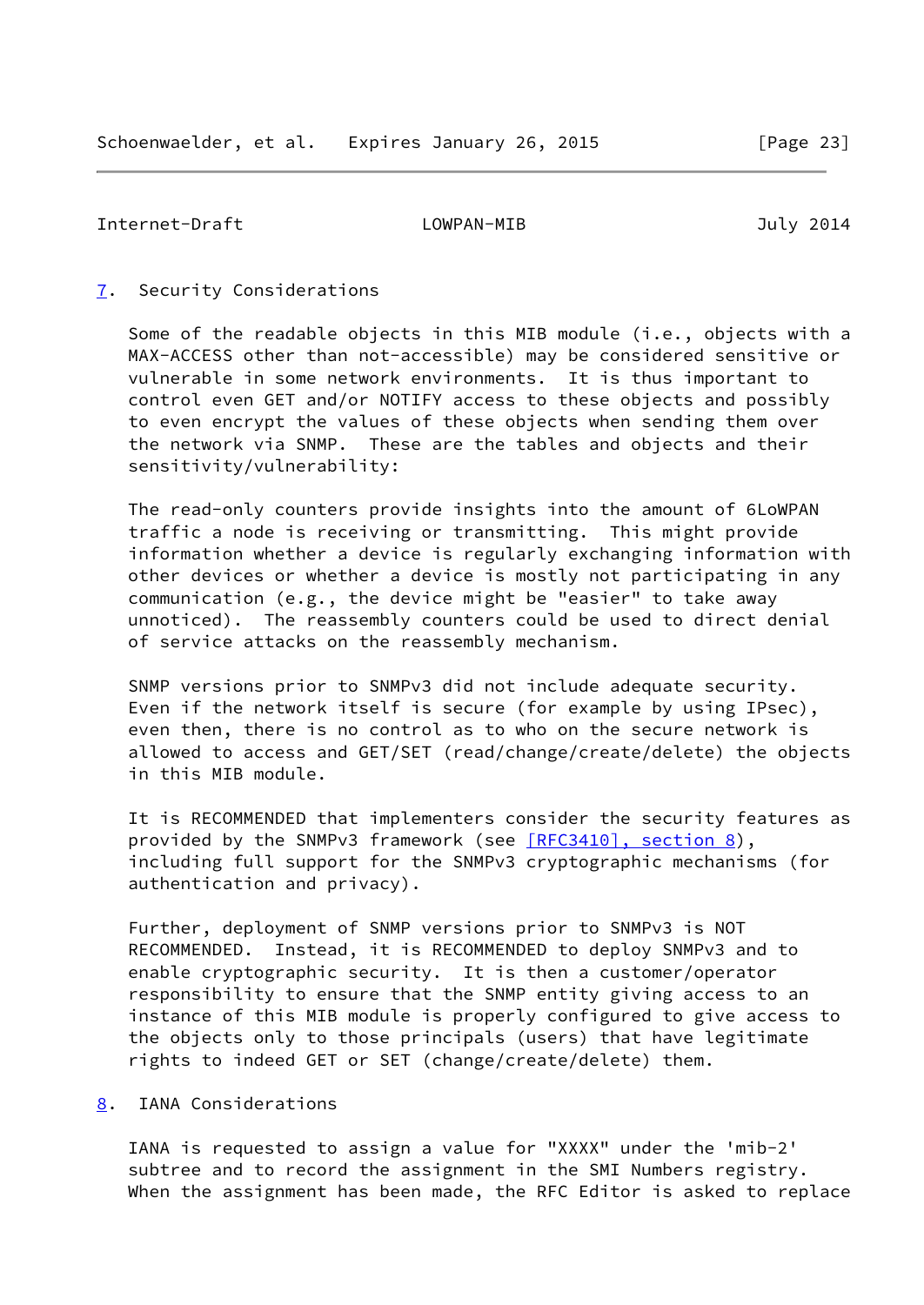"XXXX" (here and in the MIB module) with the assigned value and to remove this note.

| Schoenwaelder, et al. | Expires January 26, 2015 | [Page 24] |
|-----------------------|--------------------------|-----------|
|-----------------------|--------------------------|-----------|

<span id="page-27-1"></span>Internet-Draft LOWPAN-MIB July 2014

## <span id="page-27-0"></span>[9](#page-27-0). Acknowledgements

 This specification borrows heavily from the IP-MIB defined in [\[RFC4293](https://datatracker.ietf.org/doc/pdf/rfc4293)].

 Juergen Schoenwaelder and Anuj Sehgal were partly funded by Flamingo, a Network of Excellence project (ICT-318488) supported by the European Commission under its Seventh Framework Programme.

### <span id="page-27-2"></span>[10.](#page-27-2) References

- <span id="page-27-3"></span>[10.1](#page-27-3). Normative References
	- [RFC2119] Bradner, S., "Key words for use in RFCs to Indicate Requirement Levels", [BCP 14](https://datatracker.ietf.org/doc/pdf/bcp14), [RFC 2119](https://datatracker.ietf.org/doc/pdf/rfc2119), March 1997.
	- [RFC2578] McCloghrie, K., Ed., Perkins, D., Ed., and J. Schoenwaelder, Ed., "Structure of Management Information Version 2 (SMIv2)", STD 58, [RFC 2578,](https://datatracker.ietf.org/doc/pdf/rfc2578) April 1999.
	- [RFC2579] McCloghrie, K., Ed., Perkins, D., Ed., and J. Schoenwaelder, Ed., "Textual Conventions for SMIv2", STD 58, [RFC 2579,](https://datatracker.ietf.org/doc/pdf/rfc2579) April 1999.
	- [RFC2580] McCloghrie, K., Perkins, D., and J. Schoenwaelder, "Conformance Statements for SMIv2", STD 58, [RFC 2580,](https://datatracker.ietf.org/doc/pdf/rfc2580) April 1999.
	- [RFC4944] Montenegro, G., Kushalnagar, N., Hui, J., and D. Culler, "Transmission of IPv6 Packets over IEEE 802.15.4 Networks", [RFC 4944](https://datatracker.ietf.org/doc/pdf/rfc4944), September 2007.
	- [RFC2863] McCloghrie, K. and F. Kastenholz, "The Interfaces Group MIB", [RFC 2863](https://datatracker.ietf.org/doc/pdf/rfc2863), June 2000.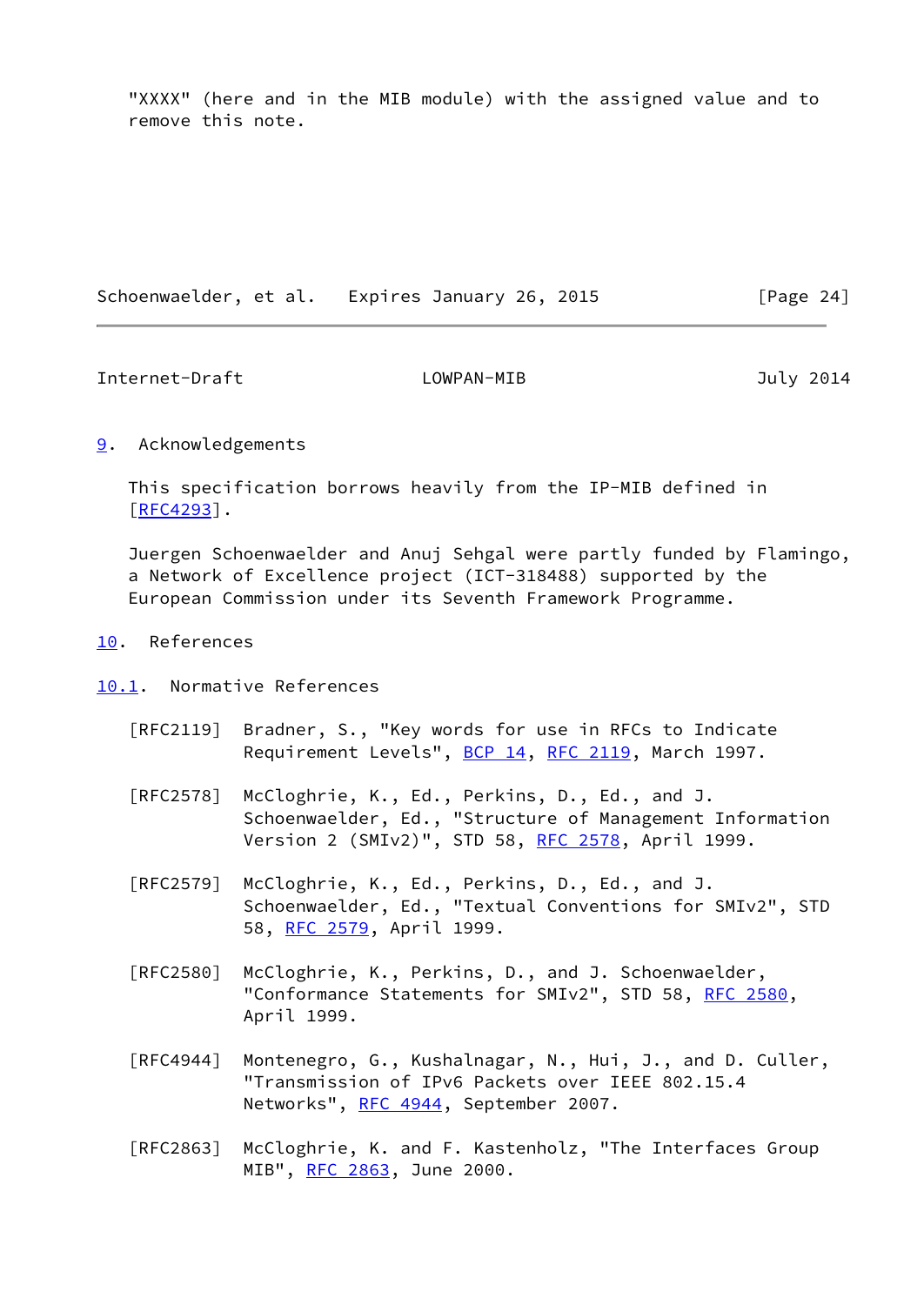<span id="page-28-0"></span>[10.2](#page-28-0). Informative References

- [RFC2013] McCloghrie, K., "SNMPv2 Management Information Base for the User Datagram Protocol using SMIv2", [RFC 2013,](https://datatracker.ietf.org/doc/pdf/rfc2013) November 1996.
- [RFC3410] Case, J., Mundy, R., Partain, D., and B. Stewart, "Introduction and Applicability Statements for Internet- Standard Management Framework", [RFC 3410,](https://datatracker.ietf.org/doc/pdf/rfc3410) December 2002.
- [RFC4292] Haberman, B., "IP Forwarding Table MIB", [RFC 4292,](https://datatracker.ietf.org/doc/pdf/rfc4292) April 2006.

Schoenwaelder, et al. Expires January 26, 2015 [Page 25]

Internet-Draft LOWPAN-MIB July 2014

- [RFC4293] Routhier, S., "Management Information Base for the Internet Protocol (IP)", [RFC 4293,](https://datatracker.ietf.org/doc/pdf/rfc4293) April 2006.
- [RFC7252] Shelby, Z., Hartke, K., and C. Bormann, "The Constrained Application Protocol (CoAP)", [RFC 7252](https://datatracker.ietf.org/doc/pdf/rfc7252), June 2014.
- <span id="page-28-1"></span> [I-D.ietf-6lo-btle] Nieminen, J., Savolainen, T., Isomaki, M., Patil, B., Shelby, Z., and C. Gomez, "Transmission of IPv6 Packets over BLUETOOTH(R) Low Energy", [draft-ietf-6lo-btle-02](https://datatracker.ietf.org/doc/pdf/draft-ietf-6lo-btle-02) (work in progress), June 2014.

Authors' Addresses

 Juergen Schoenwaelder Jacobs University Campus Ring 1 Bremen 28759 Germany

EMail: j.schoenwaelder@jacobs-university.de

 Anuj Sehgal Jacobs University Campus Ring 1 Bremen 28759 Germany